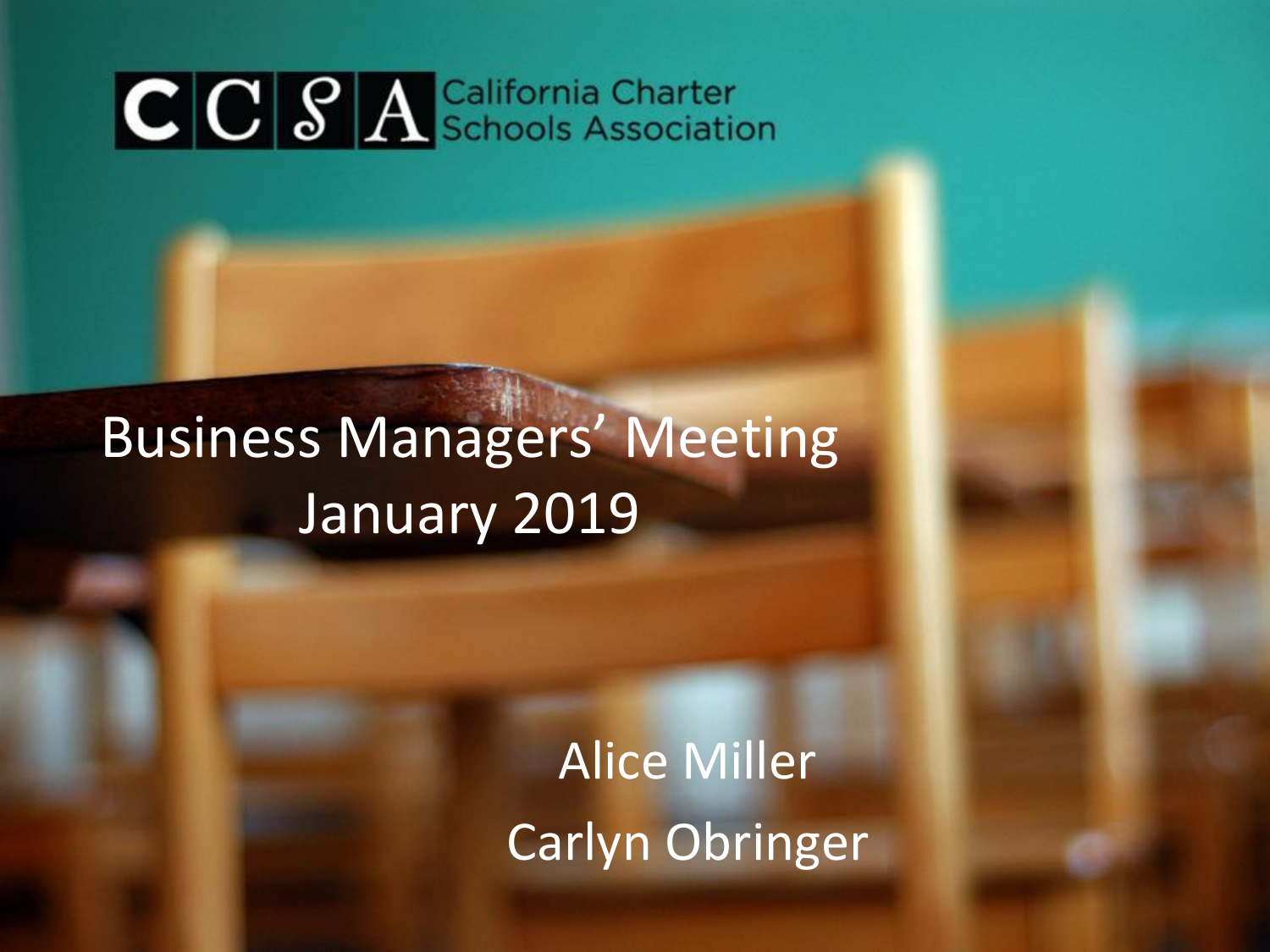Agenda

- State and Federal Updates
- Budget & Prop 98 Updates
- LCFF rates and calculations
- Early Education
- COI
- Other Updates
- Legislative Updates
- Workshops
- Deadlines

*Information in this presentation is accurate as of the posting date. Updates will be provided as the budget process continues. Be sure to sign up for our Weekly Member Digest and Capitol Updates for up to the minute information.*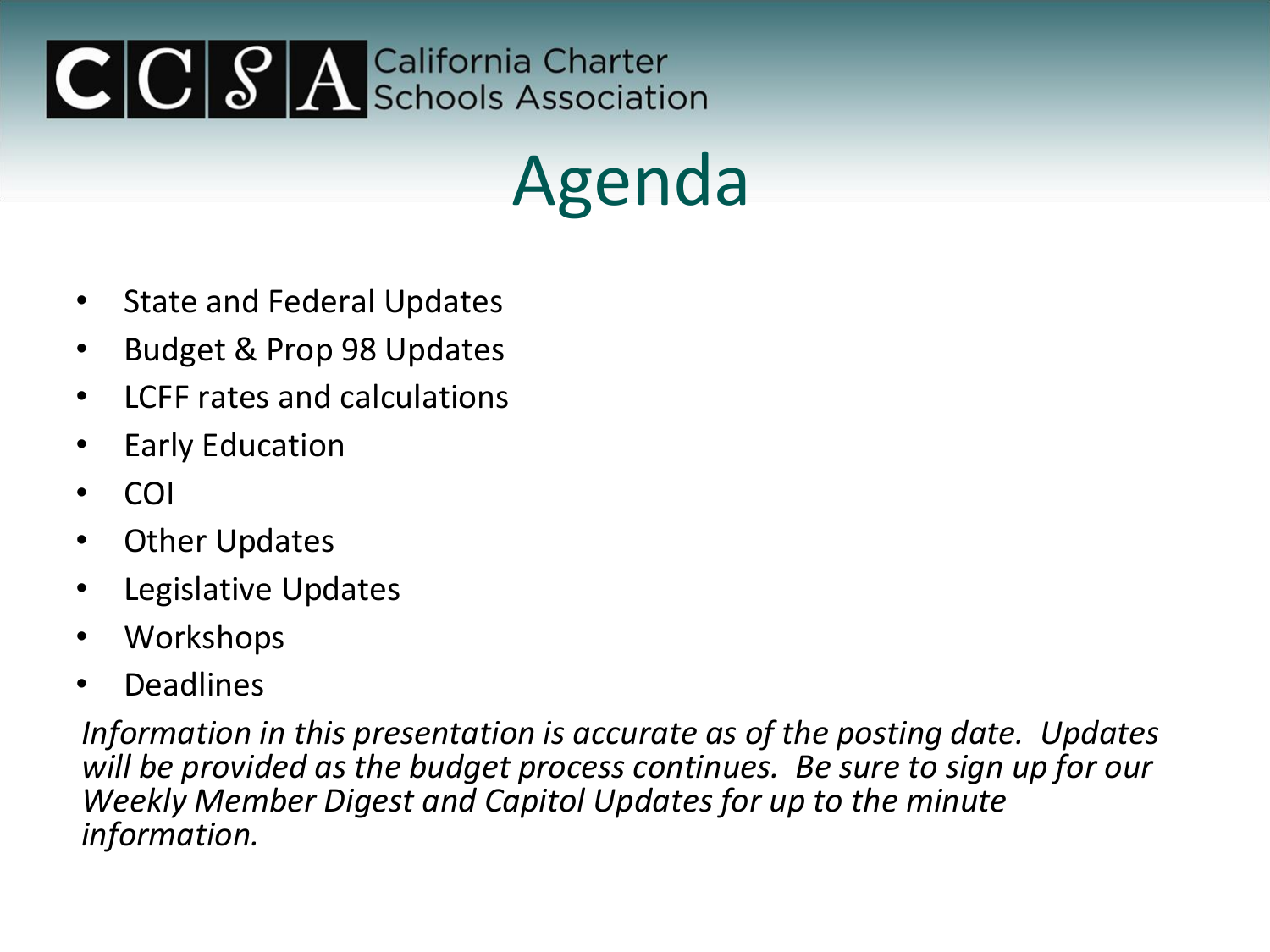## Major Updates

- LCFF funding increased by COLA 3.46%
- Universal Pre-School for all low income students within 3 years
- Maintenance Factor repaid
- No new one-time discretionary funds
- Declining enrollment statewide
- SB 740 funded, shortfall anticipated
- Small Mandate Block Grant rate increase reflecting COLA
- Increase to Rainy Day Fund will now be fully funded at \$15.3B (10.7% of revenues statutory limit)
- \$1.3B one time funds housing development
- Movement toward Universal Health Care
- Expansion of Family and Medical Leave up to 6 months
- Tuition freeze for higher ed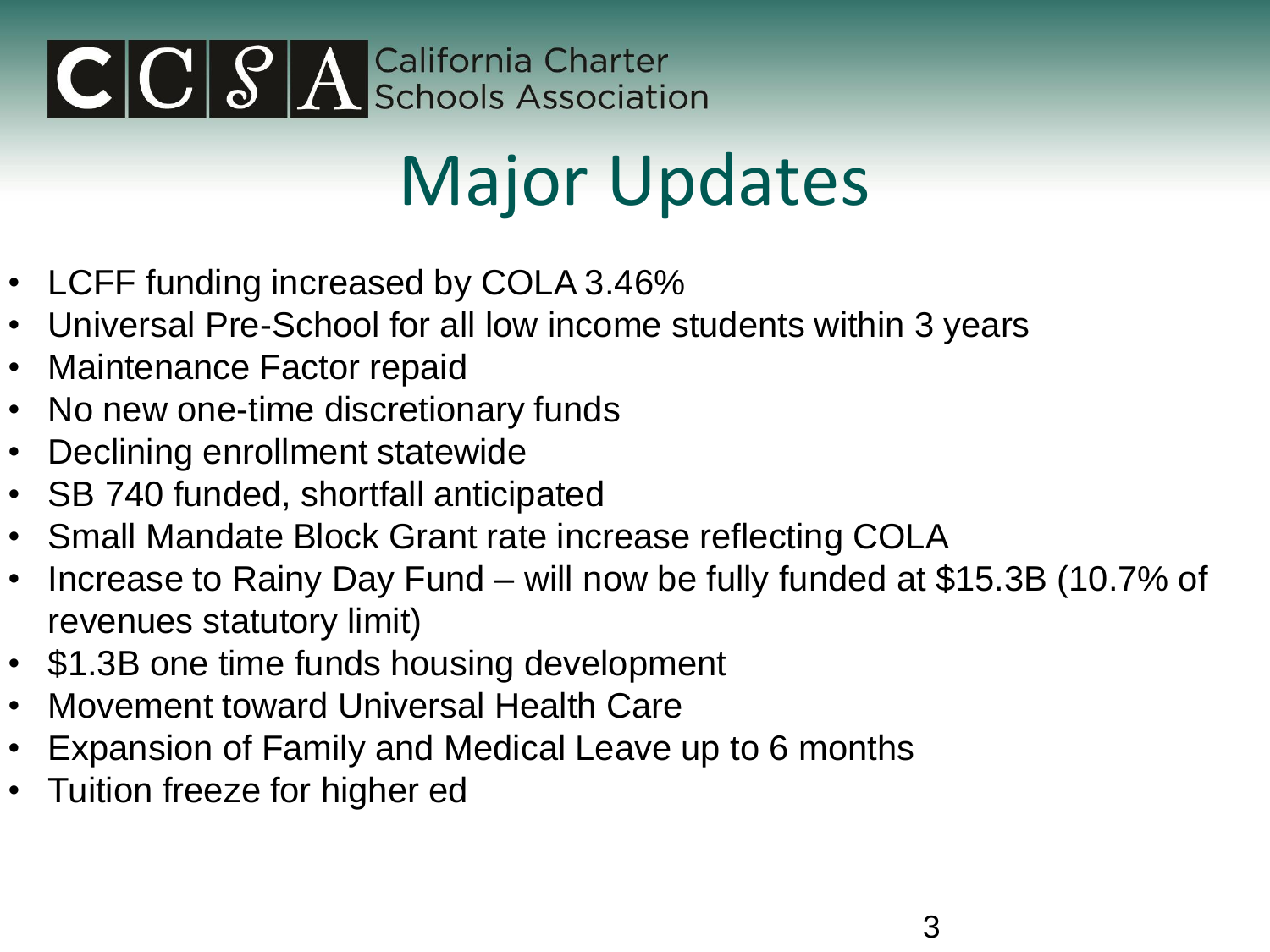## State Economic Overview

- UCLA predicts overall positive state economic situation with positive projections for budget year. Unemployment rate is holding steady around 4.1% (resulting in fewer costs for support services and additional funds for other programs).
- Economic growth dependent on increased wages, job growth and limited inflation
- Gov. budget assumptions are aligned with LAO total revenue predictions for current and budget years; optimistic for out years
- PIT, Sales Tax and Corporate tax expectations predictions vary per Gov, UCLA and LAO
- Identified threats to state economy include: NAFTA uncertainty; trade tensions with China; state policy conflicts with the Feds; statewide housing crisis (population decline); uneasy stock market; aging citizens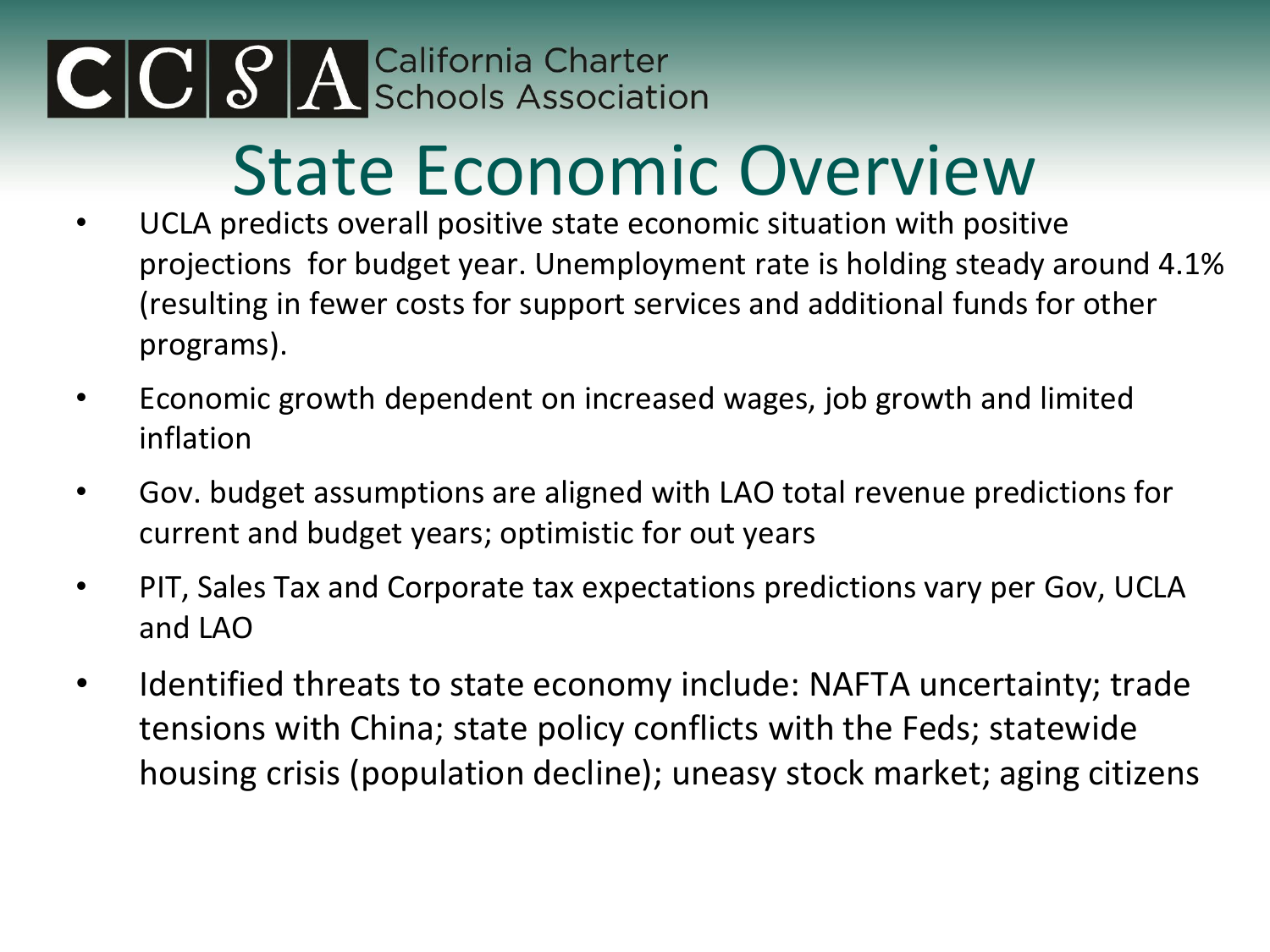# CCCSA California Charter Federal Impact & Concerns

- Inflation is increasing which is reflected in COLA rates.
- Interest rates are increasing, which is reflecting an out of control federal deficit coupled with higher wages, and higher inflation
- Predictions of 3% GDP growth in 2018; 2% in 2019; 1% 2020 slowing economic growth.
- Prediction for recession 1/6 in 2019; 1/3 in 2020
- Increased deficit from \$400 Billion to \$1.4 Trillion in 2022
- 3 key federal concerns:
	- Continued trade tension China & US
	- Federal Reserve increased interest rates
	- Federal budget deficits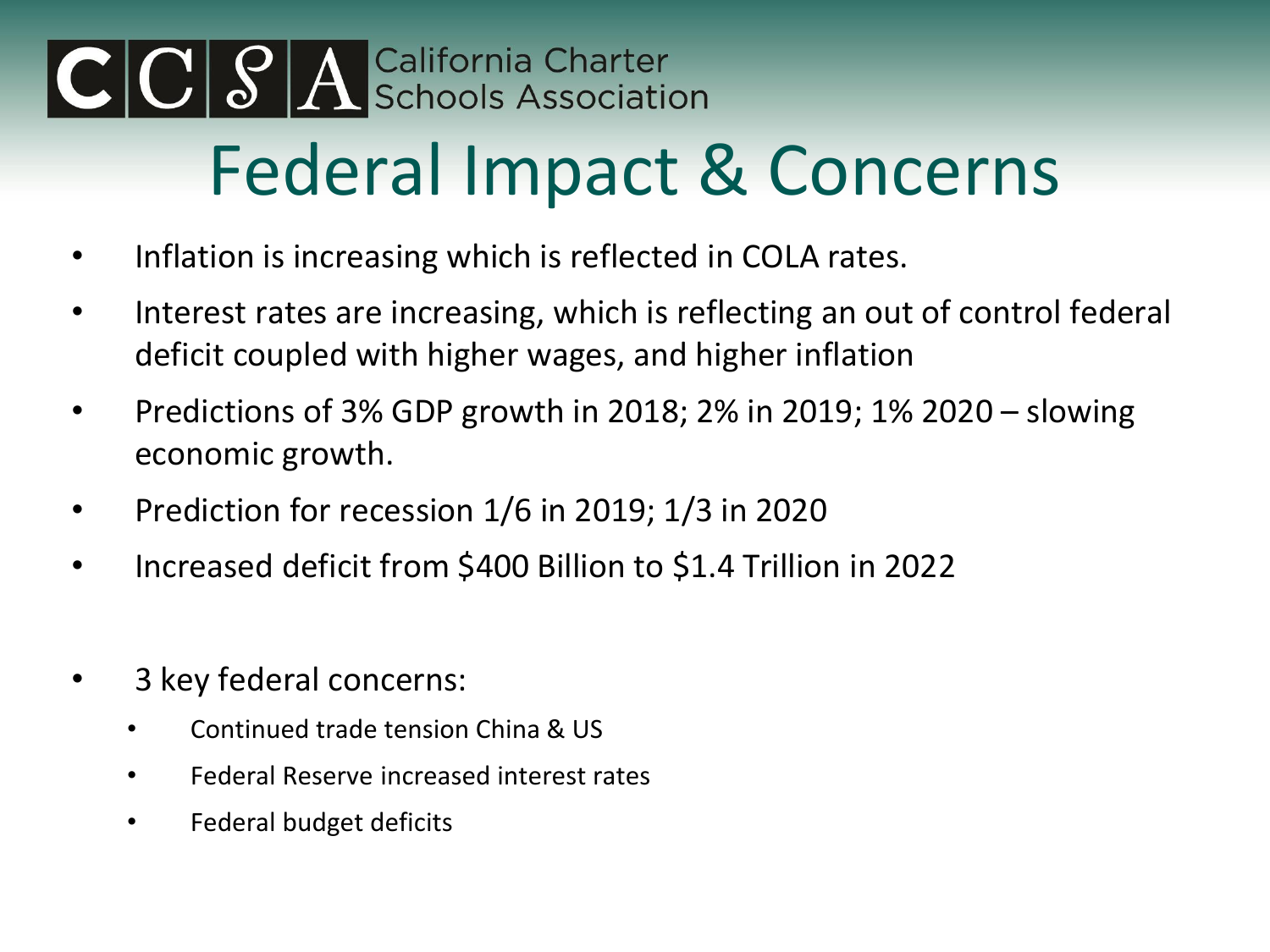# CCSA California Charter<br>
Schools Association<br>
SSUES

- LCFF has now been fully implemented and no plans to increase target levels
- No new one time discretionary grants
- No increase in AB 602 funding rates
- Little details provided for one time SPED expansion and for pre-school initiatives
- The STRS/PERS increased costs will continue to derail school budgets and only modest one time state contribution
- Likely barrage of anti charter bills we will be unable to counter
- Increase reserve levels while you can! 17% district average. 60-90 days of expenses The GFOA recommends minimum of 2 months payroll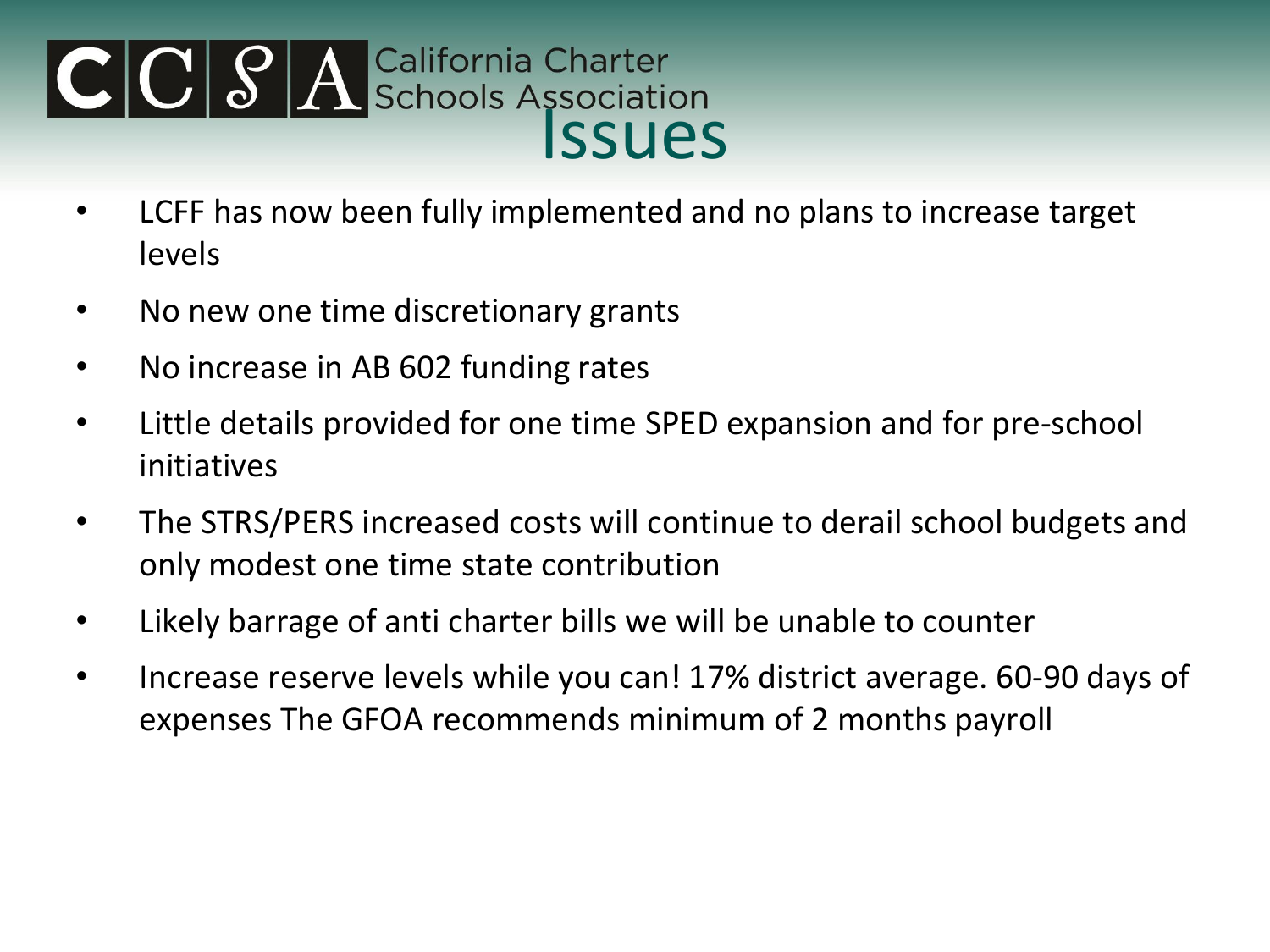#### 2019-2020 LCFF Rates

| <b>Grade Span</b> | 2018-19 Base Grant<br><b>Per ADA</b> | <b>3.46% COLA</b> | 2019-20 Base Grant<br><b>Per ADA</b> |
|-------------------|--------------------------------------|-------------------|--------------------------------------|
| $K-3$             | \$7,459                              | \$258             | \$7,717                              |
| $4 - 6$           | \$7,571                              | \$262             | \$7,833                              |
| $7 - 8$           | \$7,796                              | \$270             | \$8,066                              |
| $9 - 12$          | \$9,034                              | \$313             | \$9,347                              |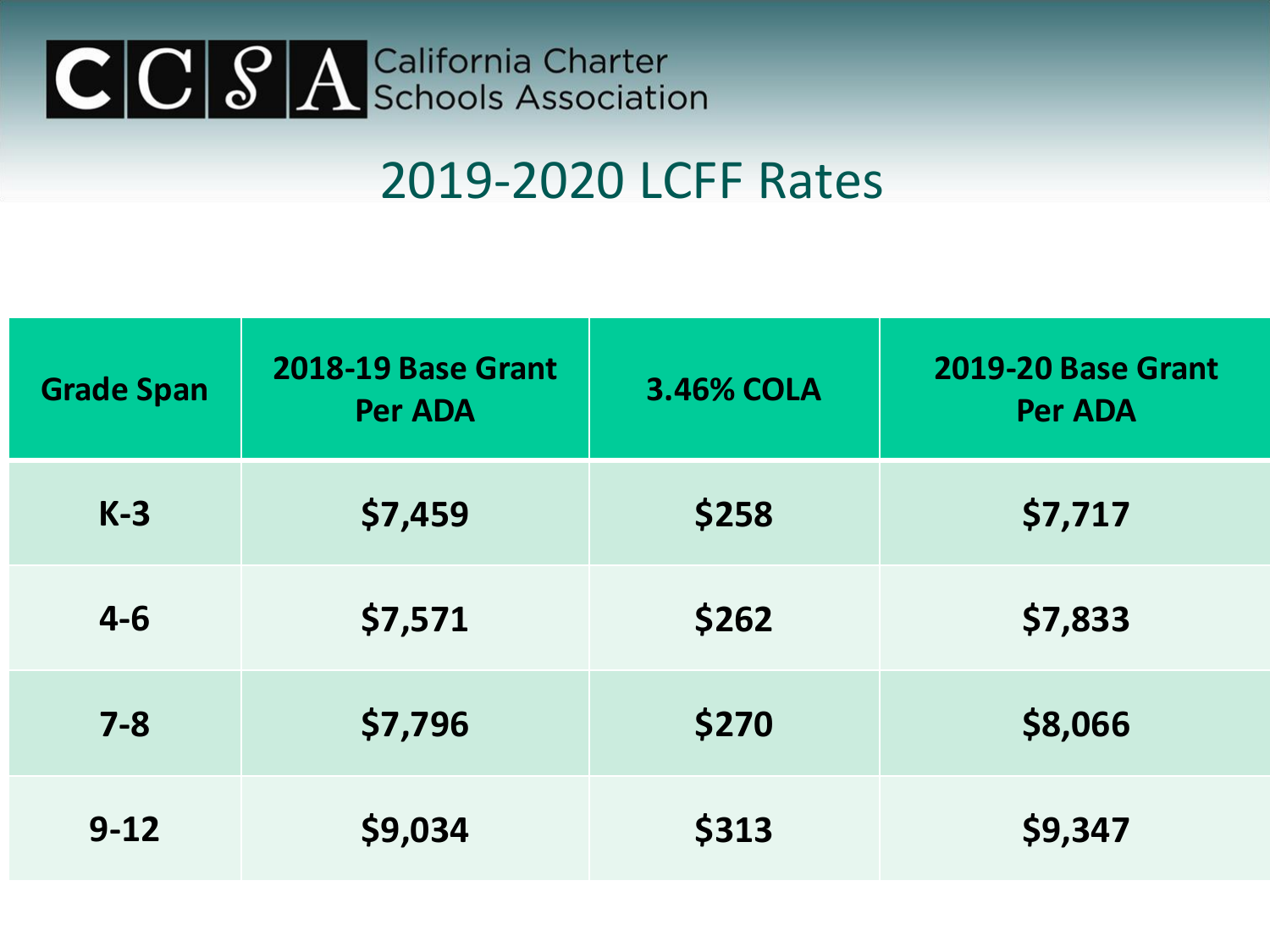#### 2018-2019 Grade Span Adjustments

| <b>Grade Span</b> | <b>2019-20 Base Rate</b> | <b>Grade Span</b> | 2019-20 Adjusted<br><b>Base Grant</b> |
|-------------------|--------------------------|-------------------|---------------------------------------|
| $K-3$             | \$7,717                  | \$803             | \$8,520                               |
| $4 - 6$           | \$7,833                  |                   | \$7,833                               |
| $7 - 8$           | \$8,066                  |                   | \$8,066                               |
| $9 - 12$          | \$9,347                  | \$243             | \$9,590                               |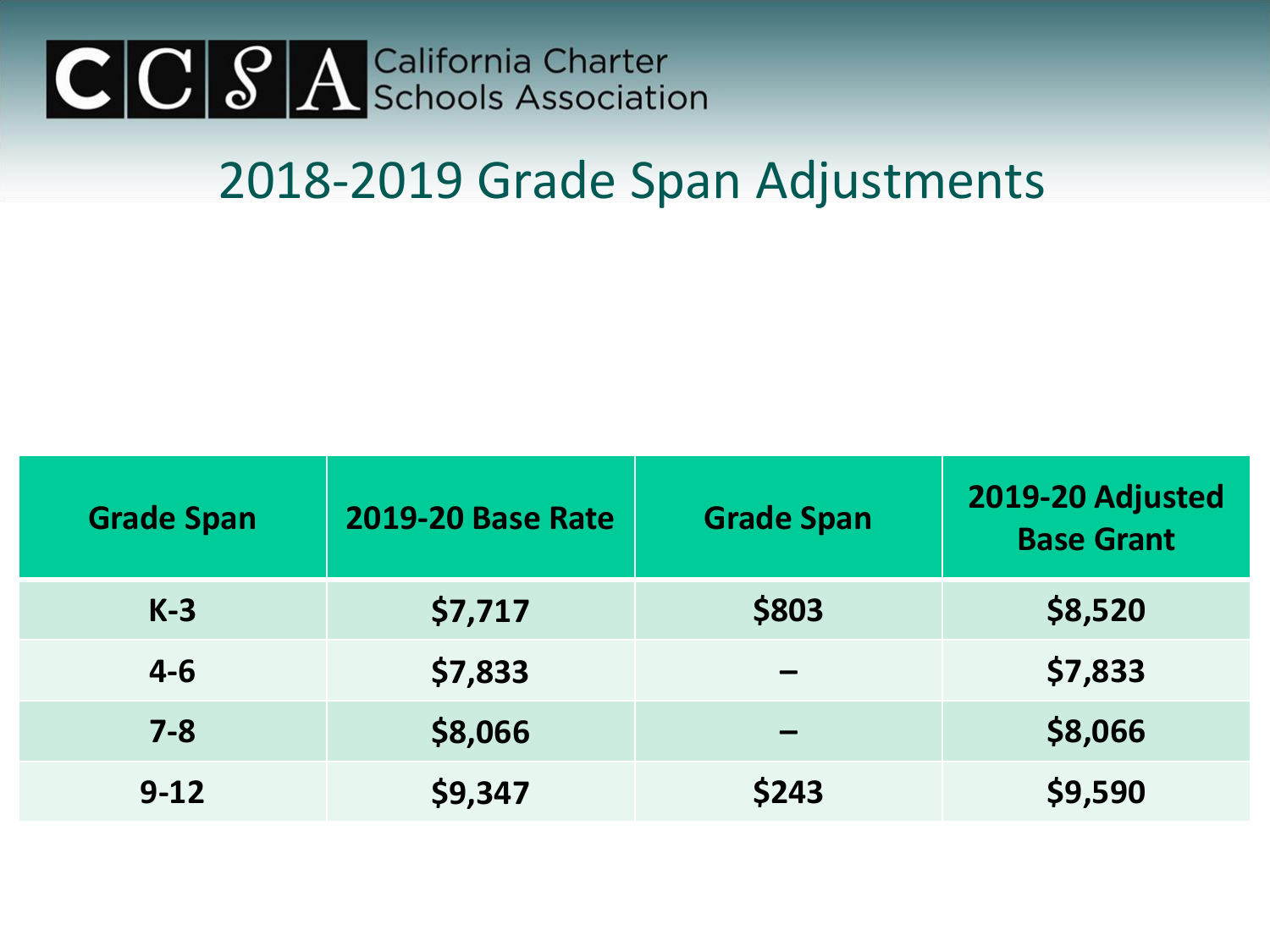#### Supplemental and Concentration Grants

| <b>Grade Span</b> | 2019-20 Adjusted<br><b>Grants Per ADA</b> | <b>20% Supplemental</b><br><b>Grant - Total UPP</b> | <b>50% Concentration</b><br><b>Grant - UPP Above</b><br>55% |
|-------------------|-------------------------------------------|-----------------------------------------------------|-------------------------------------------------------------|
| $K-3$             | \$8,520                                   | \$1,704                                             | \$4,260                                                     |
| $4 - 6$           | \$7,833                                   | \$1,567                                             | \$3,917                                                     |
| $7 - 8$           | \$8,066                                   | \$1,613                                             | \$4,033                                                     |
| $9 - 12$          | \$9,590                                   | \$1,918                                             | \$4,795                                                     |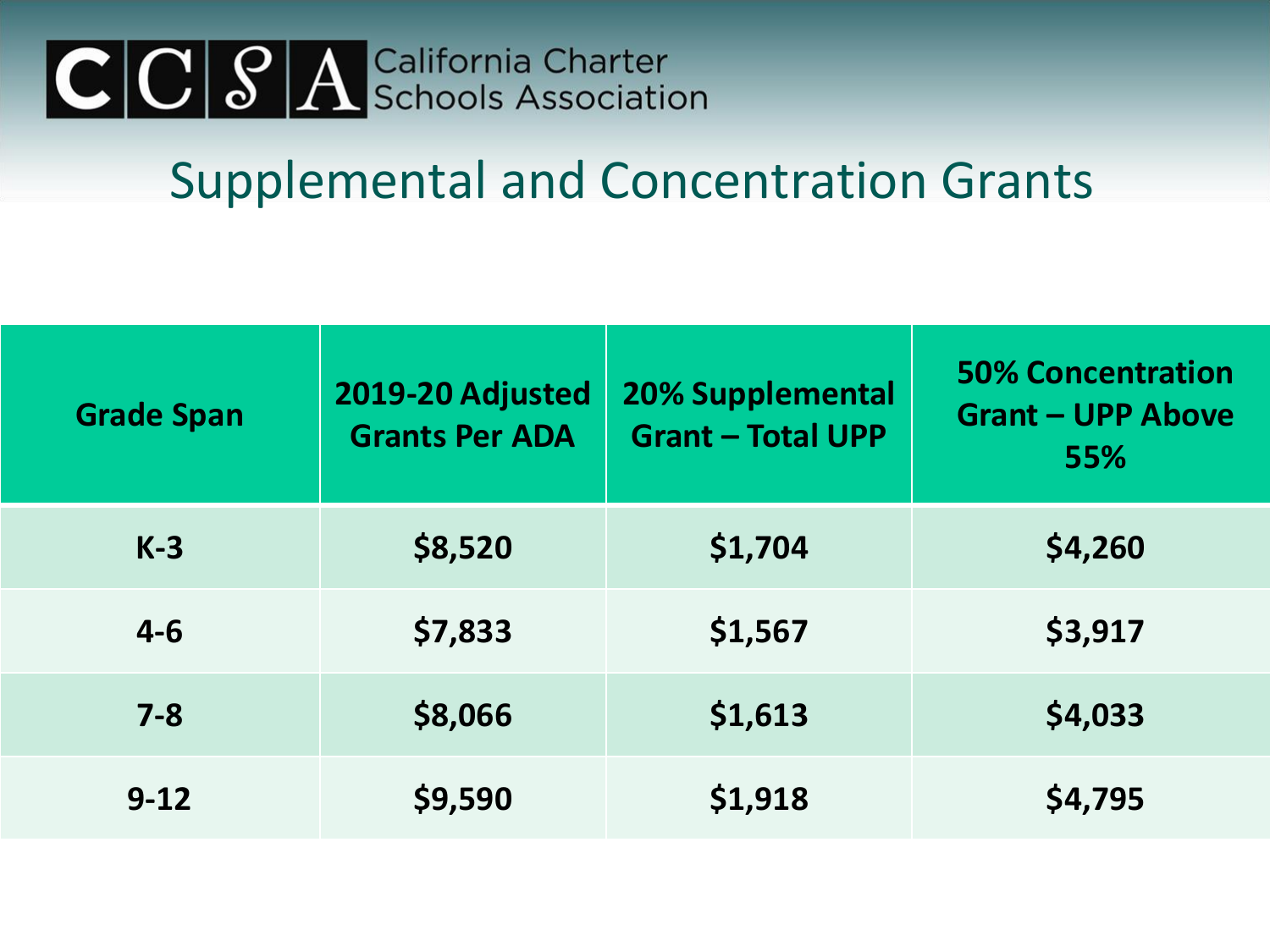## Special Education

- \$576M additional funding for students identified as *both* SWD (Students With Disabilities) *and* as unduplicated students
- **\$186M** is one time monies
- To supplement services not currently included in IEP's and to provide preventative services to reduce needs in future years
- Funds can be used to adopt new strategies for SPED outcomes, and expand existing MTSS supports
- Allocated in addition to AB 602 funds
- Little further detail known
- COLA increase of 3.46% to 602 rates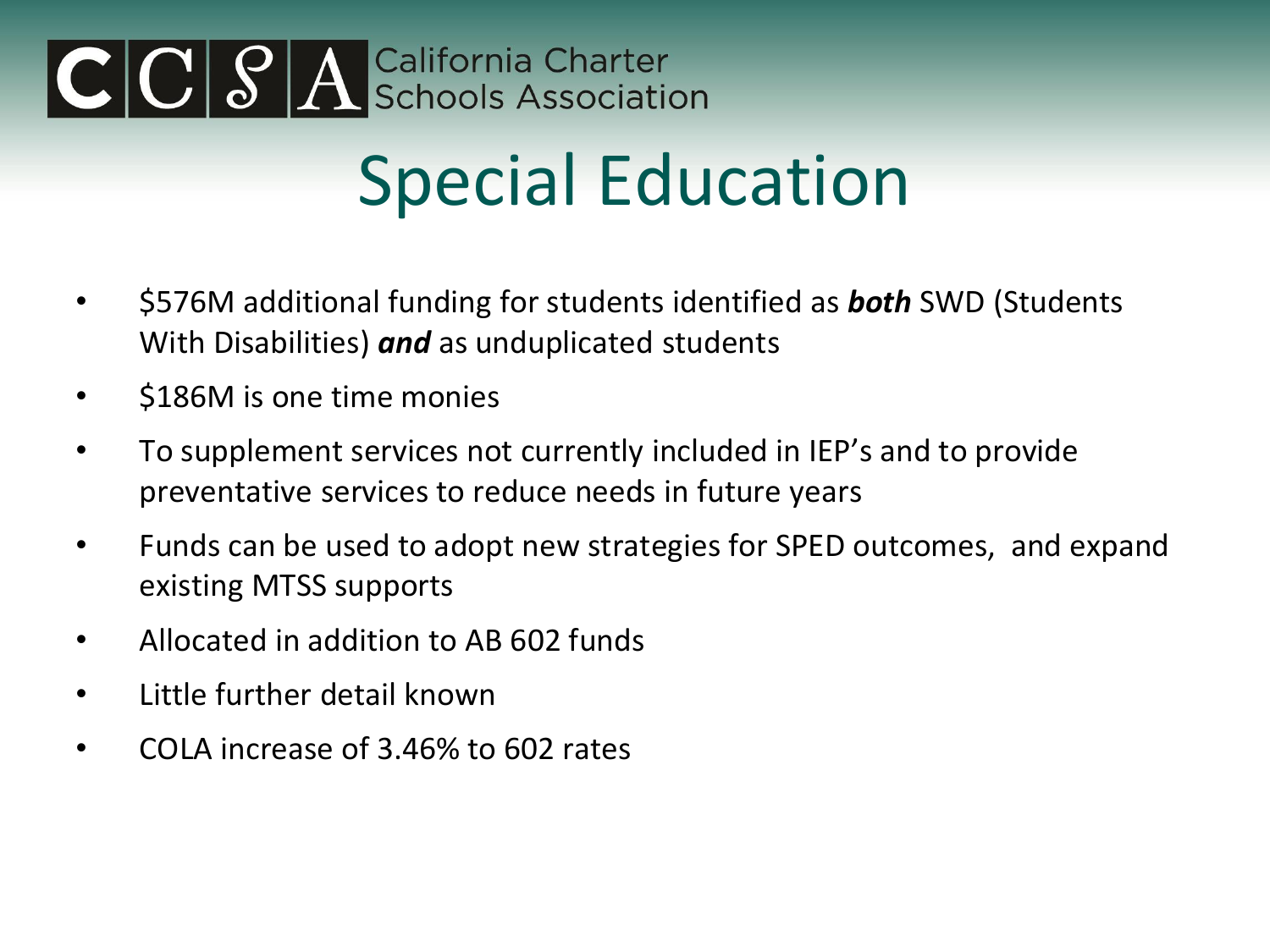## Early Education

| <b>Full-Day Kindergarten</b>                                                                                                                | <b>Full-Day Preschool</b>                                                                                                                                |
|---------------------------------------------------------------------------------------------------------------------------------------------|----------------------------------------------------------------------------------------------------------------------------------------------------------|
| <b>Addresses facility barriers to full-day</b><br>kindergarten<br><b>Administered by the Office of Public</b><br><b>School Construction</b> | \$124.9 million for full-day non-LEA<br><b>State Preschool slots with the goal</b><br>of adding 200,000 more slots by<br>2021-22                         |
| An estimated 750 new classrooms<br>and 1,400 retrofitted classrooms<br>\$750 million                                                        | <b>Shifting \$297.1 million for non-LEA</b><br>part-day slots from Proposition 98 to<br>allow community-based providers to<br>access full-day, full-year |
|                                                                                                                                             | <b>Eliminates demonstration of family</b>                                                                                                                |

**need for full-day preschool**

**\$422 million**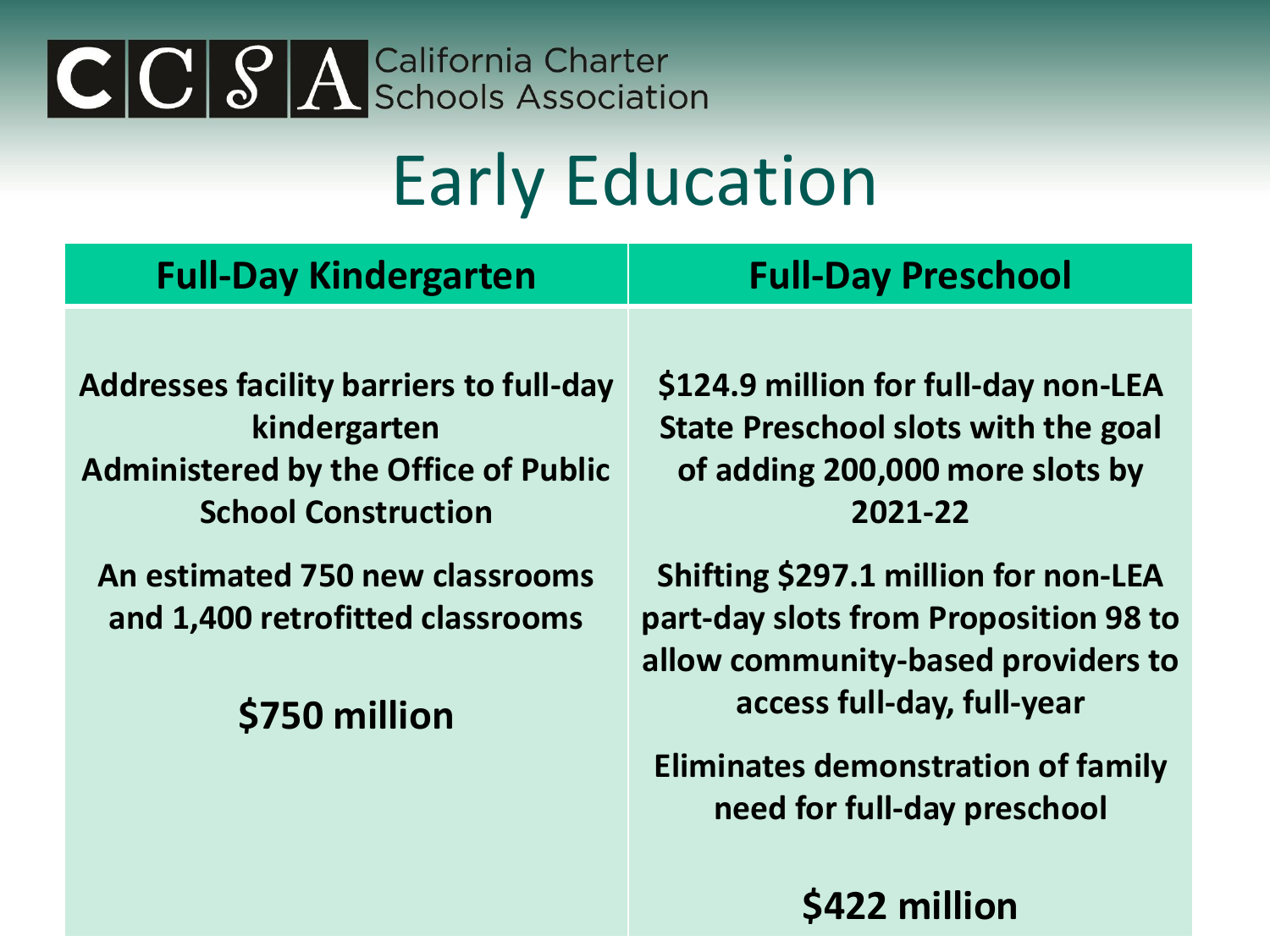## SB 740

- Retains funding at the 2018-19 level of \$136.8 million
- Does not include additional funding
- Does not include COLA
- Does not include funding for growth in 2019-2020
- Maximum allowable per-pupil rate will increase from \$1,147 in 2018-19 to \$1,187 in 2019-20
- CA School Finance Authority estimates a potential shortfall of \$20M
- Could result in a proportionate decrease in funding
- CCSA monitoring and will evaluate again in May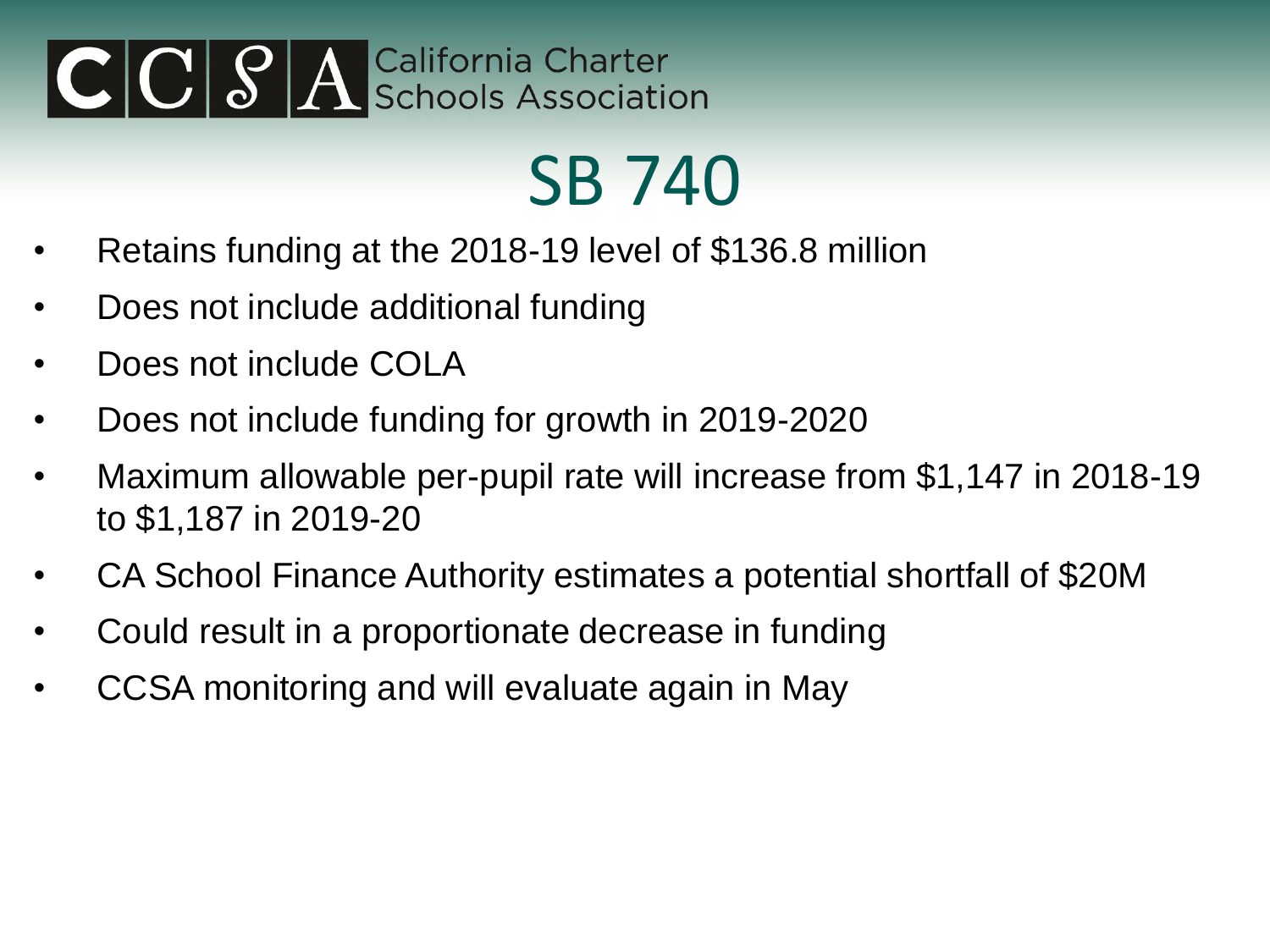## SB 740

- LAST year changes:
	- Eliminating automatic backfill when oversubscribed
	- Funding lease costs first, over other costs, if oversubscribed
	- Capping growth in costs at K-14 COLA, without an appraisal
	- Requires independent appraisals for new leases (at or below market value)
	- The initial apportionment of 50% of the estimated annual entitlement will now be provided by October 31 of each fiscal year
	- [http://www.treasurer.ca.gov/csfa/csfgp/index.asp.](http://www.treasurer.ca.gov/csfa/csfgp/index.asp)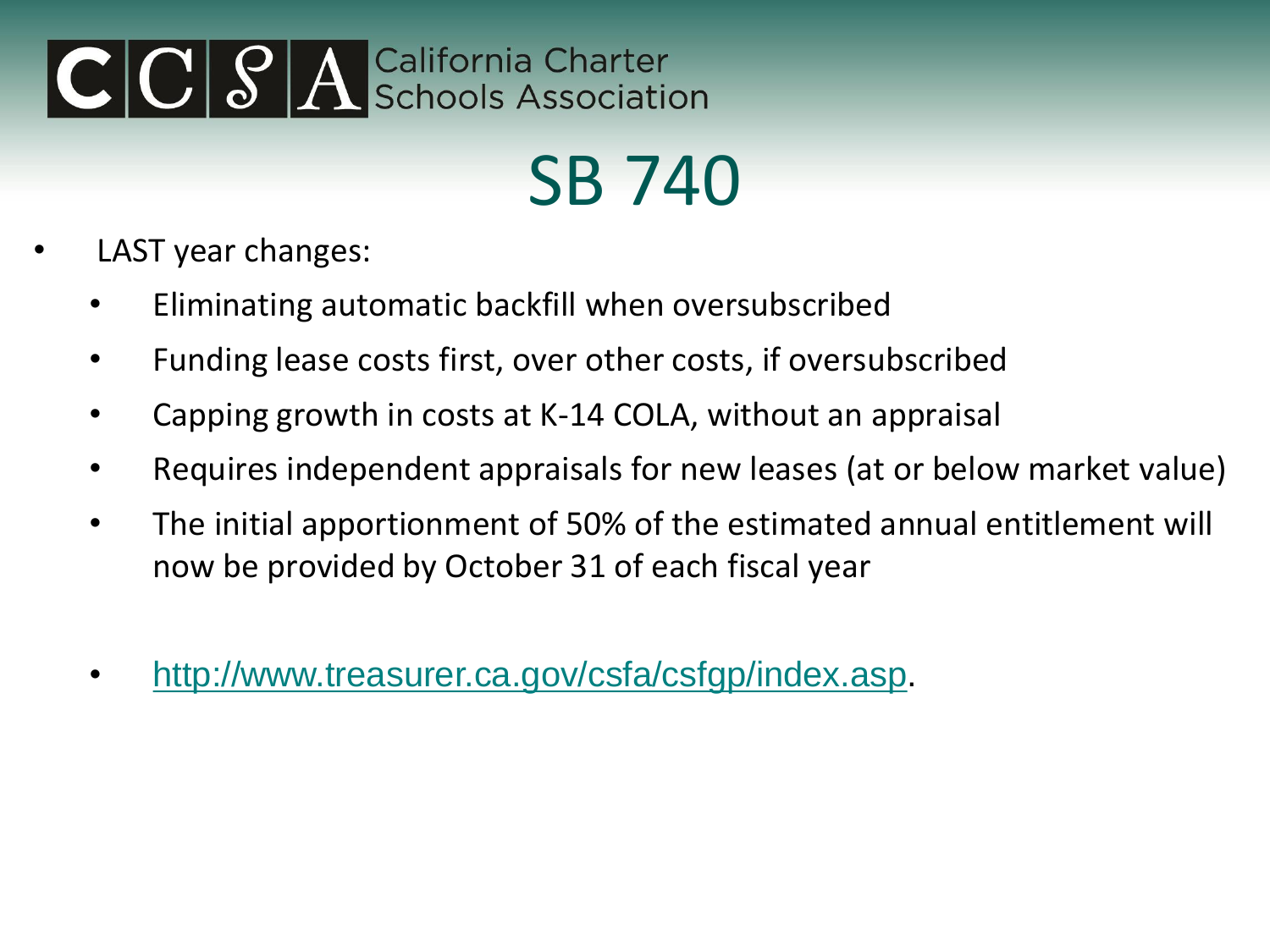# CCSA California Charter<br>Schools Association<br>STRS Employer Rates

\$3 billion one-time non-Proposition 98 General Fund payment to CalSTRS to reduce long-term liabilities for employers.

| <b>Year</b> | <b>STRS Employer</b><br><b>Contribution Rate (Per AB</b><br>$\overline{1}$ 469) | <b>Governor's Proposed</b><br><b>Revised Rate</b> |
|-------------|---------------------------------------------------------------------------------|---------------------------------------------------|
| 2018-19     | 16.28%                                                                          | 16.28%                                            |
| 2019-20     | 18.13%                                                                          | 17.1%                                             |
| 2020-21     | 19.10%                                                                          | 18.1%                                             |
| 2021-22     | 19.10%                                                                          | 18.6%                                             |
| 2022-23     | 19.10%                                                                          | 18.6%                                             |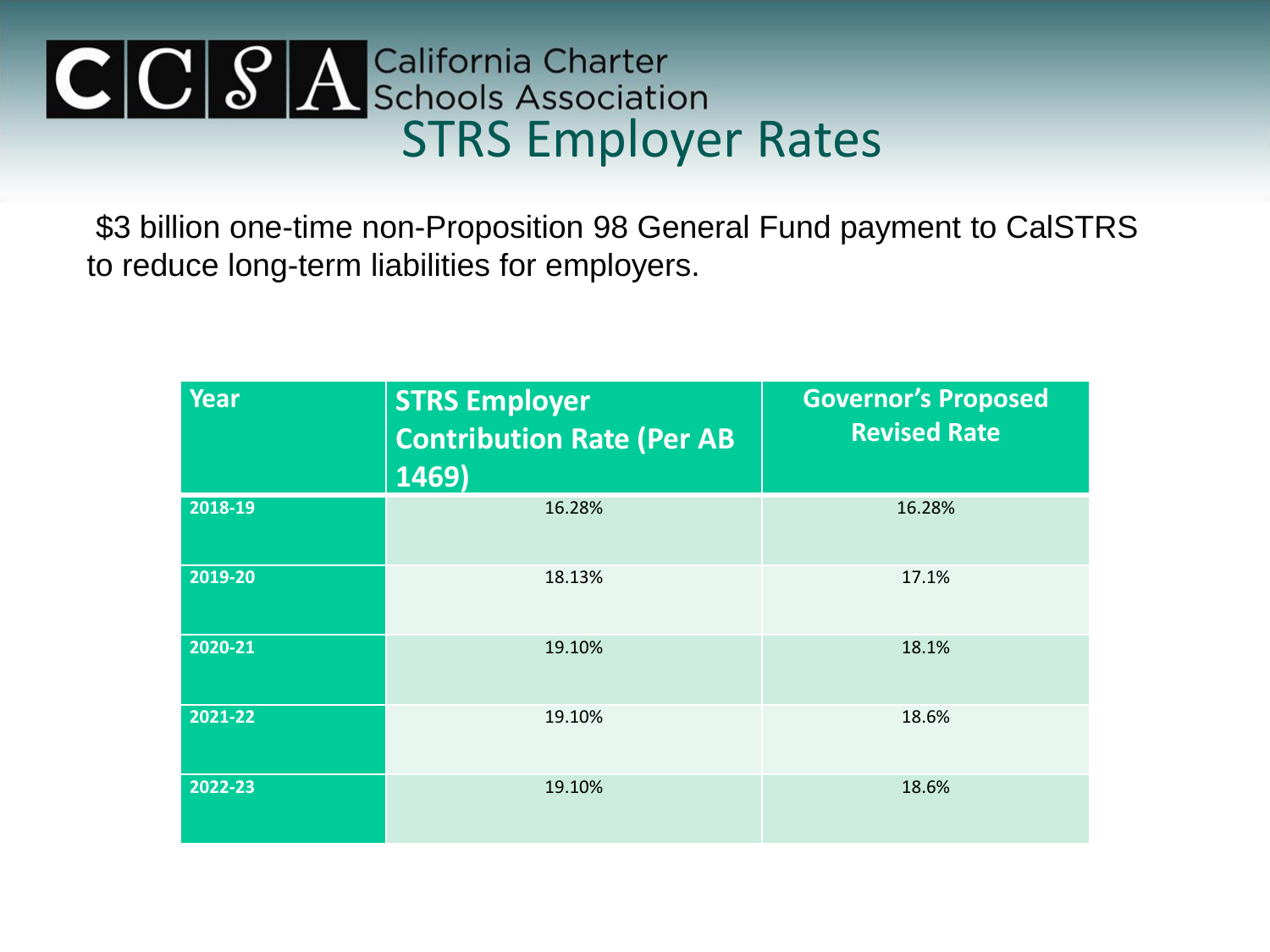## CCCSA California Charter Other Funding Factors SSC

| <b>LCFF DARTBOARD FACTORS</b>                              |         |       |       |       |         |
|------------------------------------------------------------|---------|-------|-------|-------|---------|
| 2021-22<br>2019-20<br>2018-19<br>2020-21<br><b>Factors</b> |         |       |       |       | 2022-23 |
| Department of Finance Gap Funding Percentage               | 100.00% | -     |       |       |         |
| COLA <sup>1,2</sup>                                        | 3.70%   | 3.46% | 2.86% | 2.92% | 2.90%   |

| <b>PLANNING FACTORS</b>                      |                      |         |         |         |         |         |
|----------------------------------------------|----------------------|---------|---------|---------|---------|---------|
|                                              | <b>Factors</b>       | 2018-19 | 2019-20 | 2020-21 | 2021-22 | 2022-23 |
| Statutory COLA <sup>3</sup>                  |                      | 2.71%   | 3.46%   | 2.86%   | 2.92%   | 2.90%   |
| California CPI                               |                      | 3.58%   | 3.18%   | 3.05%   | 2.92%   | 3.15%   |
| California Lottery                           | Unrestricted per ADA | \$151   | \$151   | \$151   | \$151   | \$151   |
|                                              | Restricted per ADA   | \$53    | \$53    | \$53    | \$53    | \$53    |
| Mandate Block Grant                          | Grades K-8 per ADA   | \$31.16 | \$32.24 | \$33.16 | \$34.13 | \$35.12 |
| (District)                                   | Grades 9-12 per ADA  | \$59.83 | \$61.90 | \$63.67 | \$65.53 | \$67.43 |
| Mandate Block Grant                          | Grades K-8 per ADA   | \$16.33 | \$16.90 | \$17.38 | \$17.89 | \$18.41 |
| (Charter)                                    | Grades 9-12 per ADA  | \$45.23 | \$46.79 | \$48.13 | \$49.54 | \$50.98 |
| One-Time Discretionary Funds per ADA         |                      | \$184   |         |         |         |         |
| <b>Interest Rate for Ten-Year Treasuries</b> |                      | 2.87%   | 3.19%   | 3.19%   | 3.20%   | 3.30%   |
| CalPERS Employer Rate <sup>4</sup>           |                      | 18.062% | 20.70%  | 23.40%  | 24.50%  | 25.00%  |
| CalSTRS Employer Rate <sup>5</sup>           |                      | 16.28%  | 17.10%  | 18.10%  | 18.10%  | 17.60%  |

#### School Services "crystal ball" DOF provided COLA estimates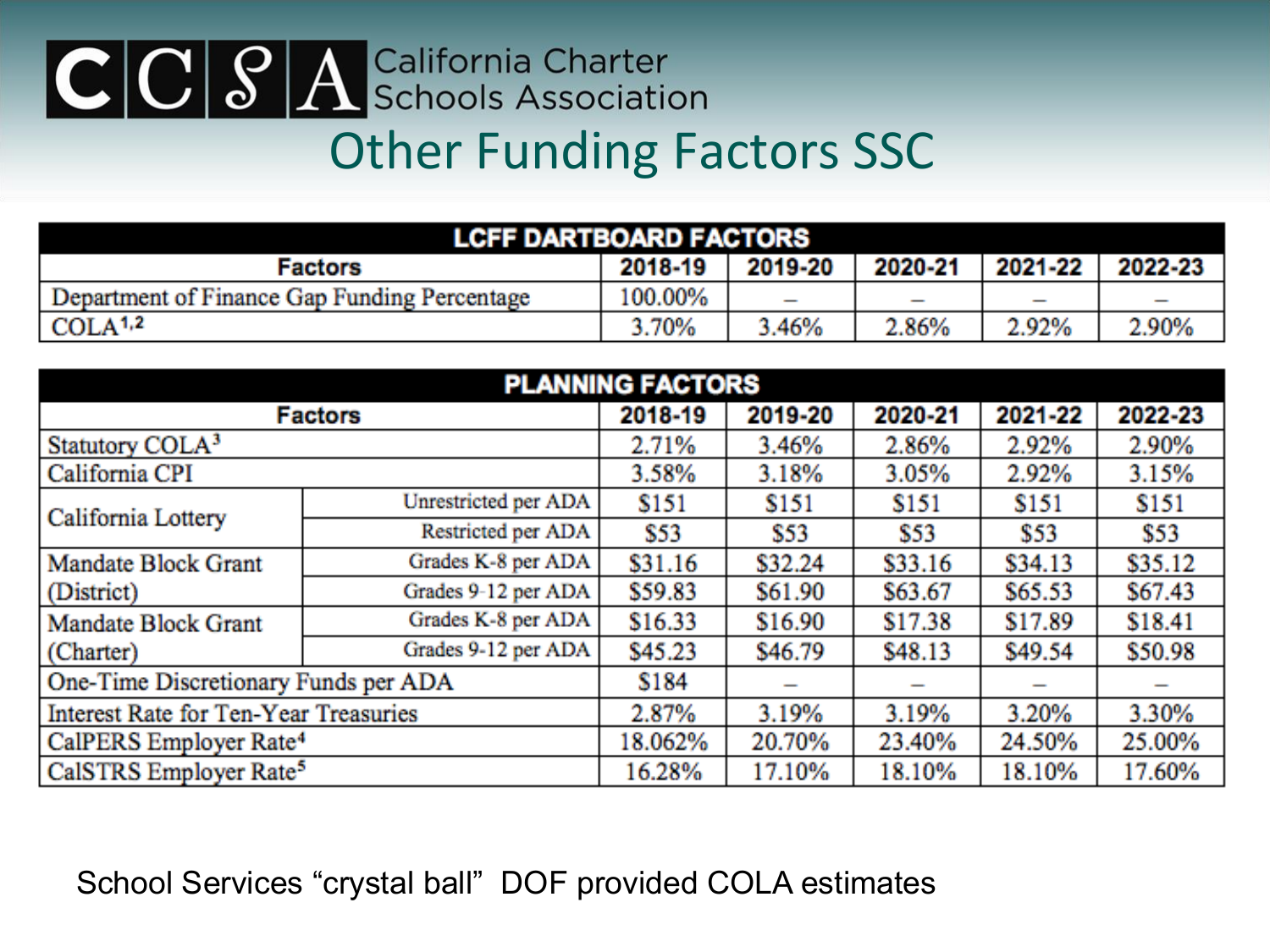# CCSA California Charter<br>
Schools Association<br>
Minimum Wage

- Minimum Wage increases impact long term planning
- Check local rates

| <b>Year</b>            | <b>Minimum Wage for</b><br><b>Employers with Less Than 26</b><br><b>Employees</b> | <b>Minimum Wage for</b><br><b>Employers with 26 or more</b><br><b>Employees</b> |
|------------------------|-----------------------------------------------------------------------------------|---------------------------------------------------------------------------------|
| <b>January 1, 2018</b> | \$10.50                                                                           | \$11.00                                                                         |
| January 1, 2019        | \$11.00                                                                           | \$12.00                                                                         |
| <b>January 1, 2020</b> | \$12.00                                                                           | \$13.00                                                                         |
| <b>January 1, 2021</b> | \$13.00                                                                           | \$14.00                                                                         |
| <b>January 1, 2022</b> | \$14.00                                                                           | \$15.00                                                                         |
| <b>January 1, 2023</b> | \$15.00                                                                           | \$15.00                                                                         |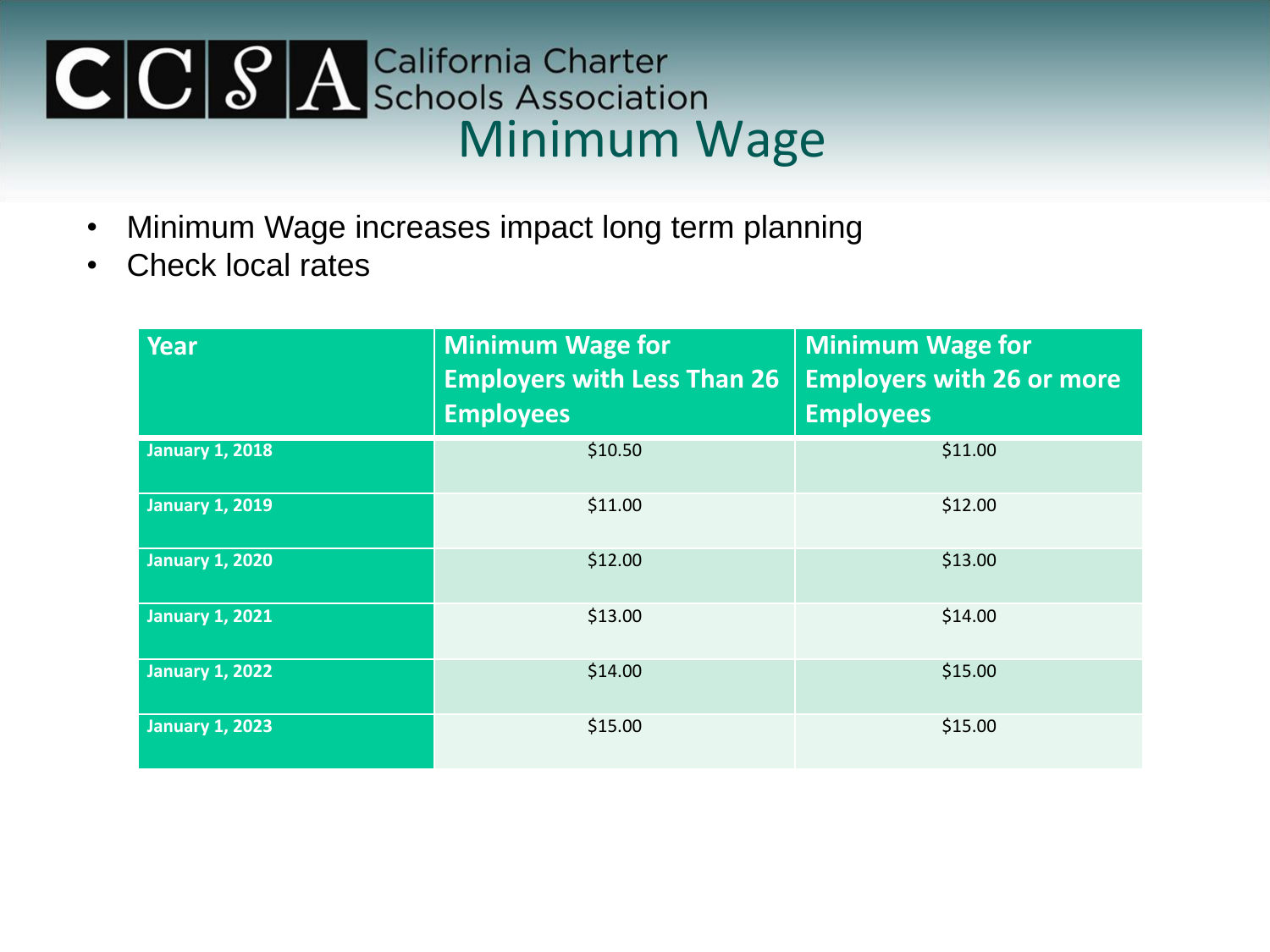- No new CTE funding for budget year
- 2018 Budget included \$300M in two ongoing programs:
- \$150M to establish new pathway (SWP)
	- Must work with their regional consortium and Community College **District**
	- Preference for areas with high unemployment (33%), higher ADA in grades 7-12 (33%) & resulting in higher job openings (34%)
- \$150M in existing programs (Incentive)
	- 2:1 matching grant requirement
	- 3 year MOE
	- Higher preference if in a JPA
	- Must have operated a program in 2014-2015
	- Application due January 25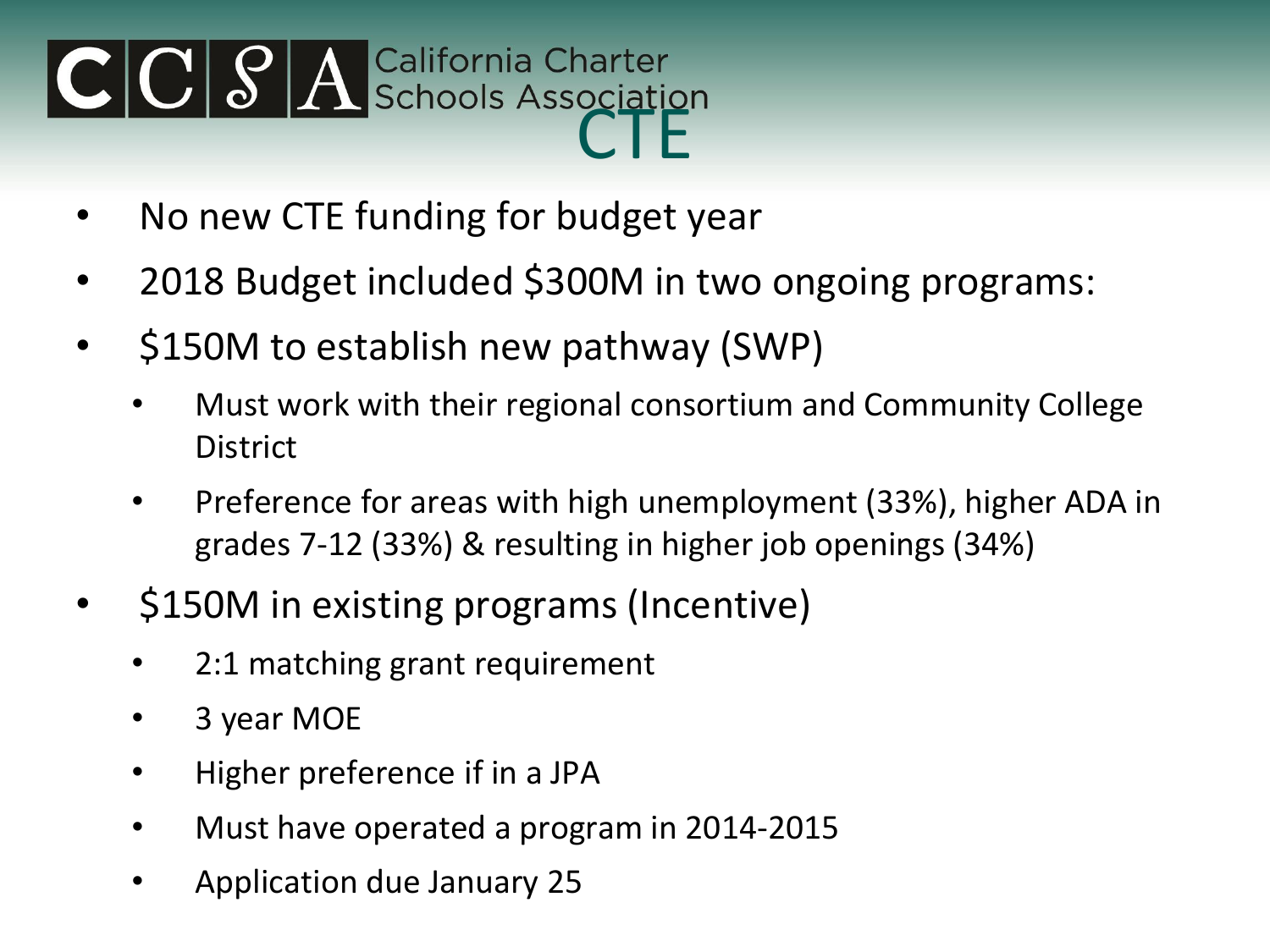## Preschool

- \$10M to create comprehensive child care and universal preschool roadmap
- COLA increases to state programs
- \$500M preschool facility bond measure 2020 ballot

#### **State Preschool Rates**

|                 | <b>Daily Per ADA</b> | <b>Annual Per ADA</b> |
|-----------------|----------------------|-----------------------|
| <b>Part-Day</b> | \$30.94              | \$5,414               |
| <b>Full-Day</b> | \$49.95              | \$12,489              |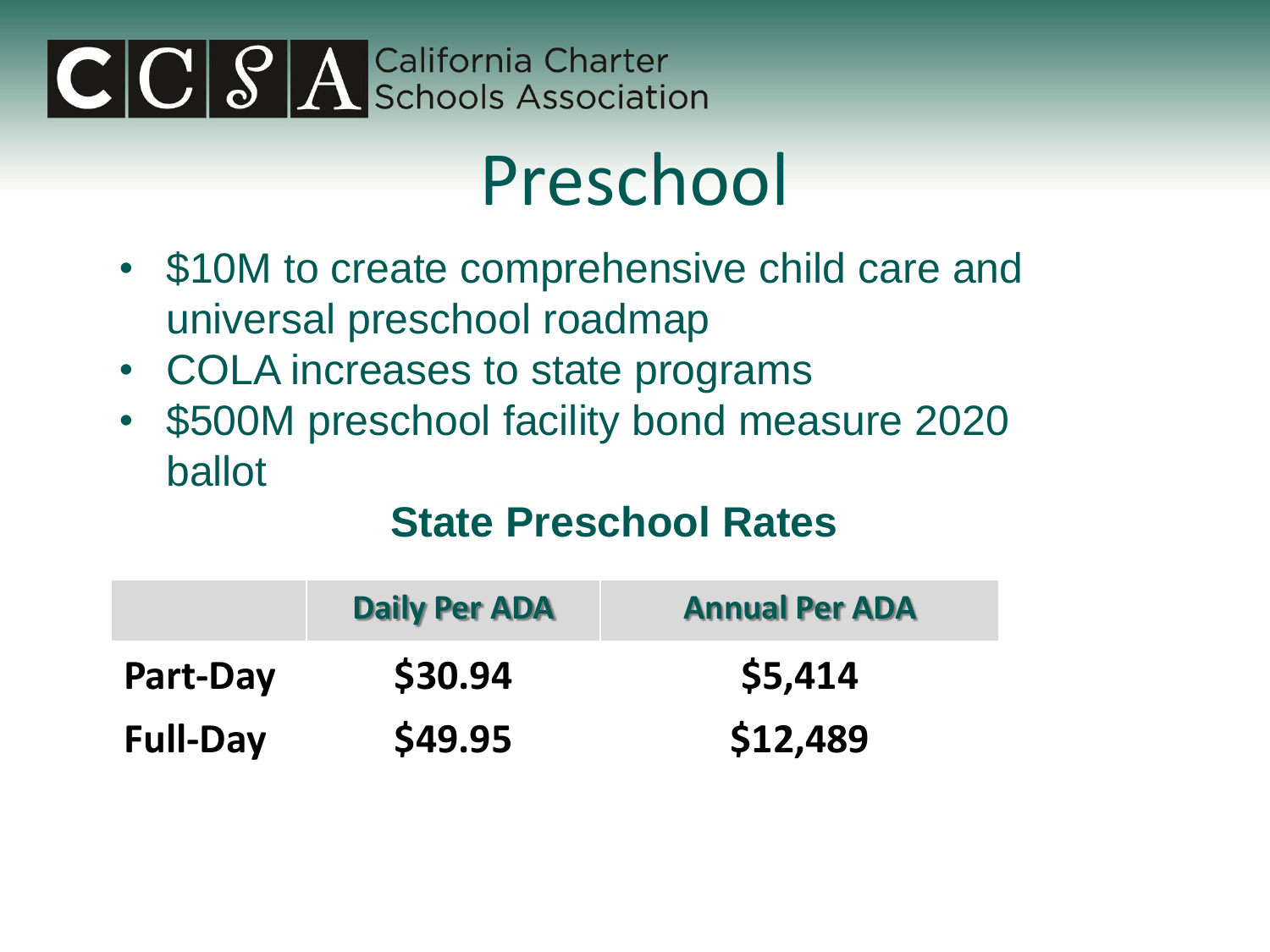## CCCSA California Charter Other Funds

- Prop 39 Clean Energy ongoing grant funding for energy projects. Over \$78M still remains
- Lottery: \$164M (\$151 unrestricted; \$53 restricted) https://www.cde.ca.gov/fg/aa/lo/
- COLA increases to programs: SPED, Nutrition, Mandates, Pre-Schools, Adult Ed, and others
- Teacher Residency Grant award announcements in April

#### Mandate Block Grant Rates:

| <b>Grade Span</b> | <b>School Districts</b> | <b>Charter</b><br><b>Schools</b> | <b>COEs</b> |
|-------------------|-------------------------|----------------------------------|-------------|
| $K-8$             | \$32.24                 | \$16.90                          | \$33.32     |
| $9 - 12$          | \$61.90                 | \$46.79                          | \$62.99     |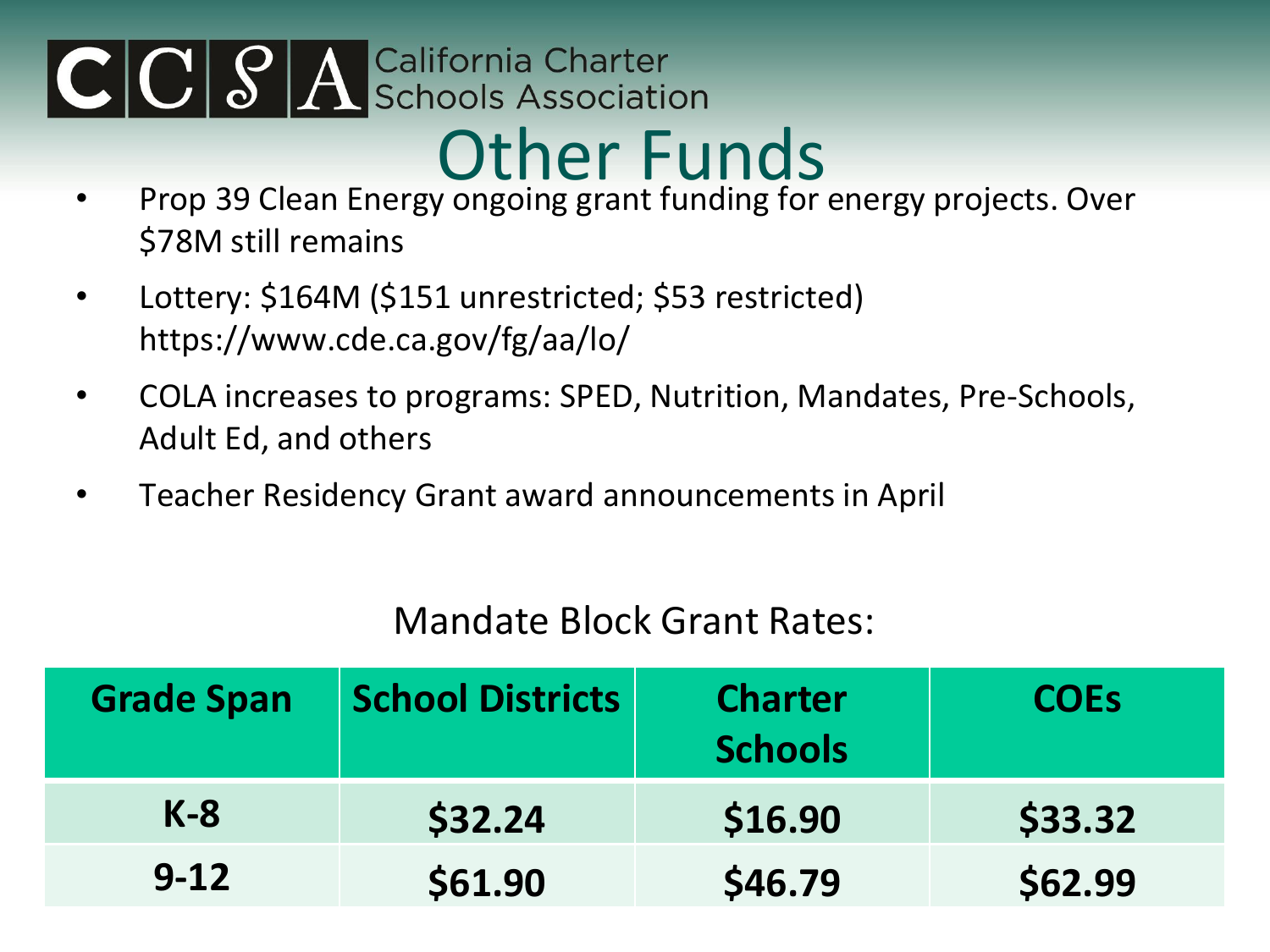## COI

- AG opinion on four questions. Are charters:
	- Subject to the Brown Act
	- Subject to Gov. Code 1090
	- Subject to the Political Reform Act
	- Records subject to review and inspection by a grand jury
- All answered yes. Charters are public schools and local governmental entities and exemptions not covered under Mega Waiver.
- AG opinions not law.
- Gov. Newsom identified charter transparency as a critical issue, wants to resolve this year and classify as "Urgency" legislation
- Geographical boundaries and meeting jurisdictions not addressed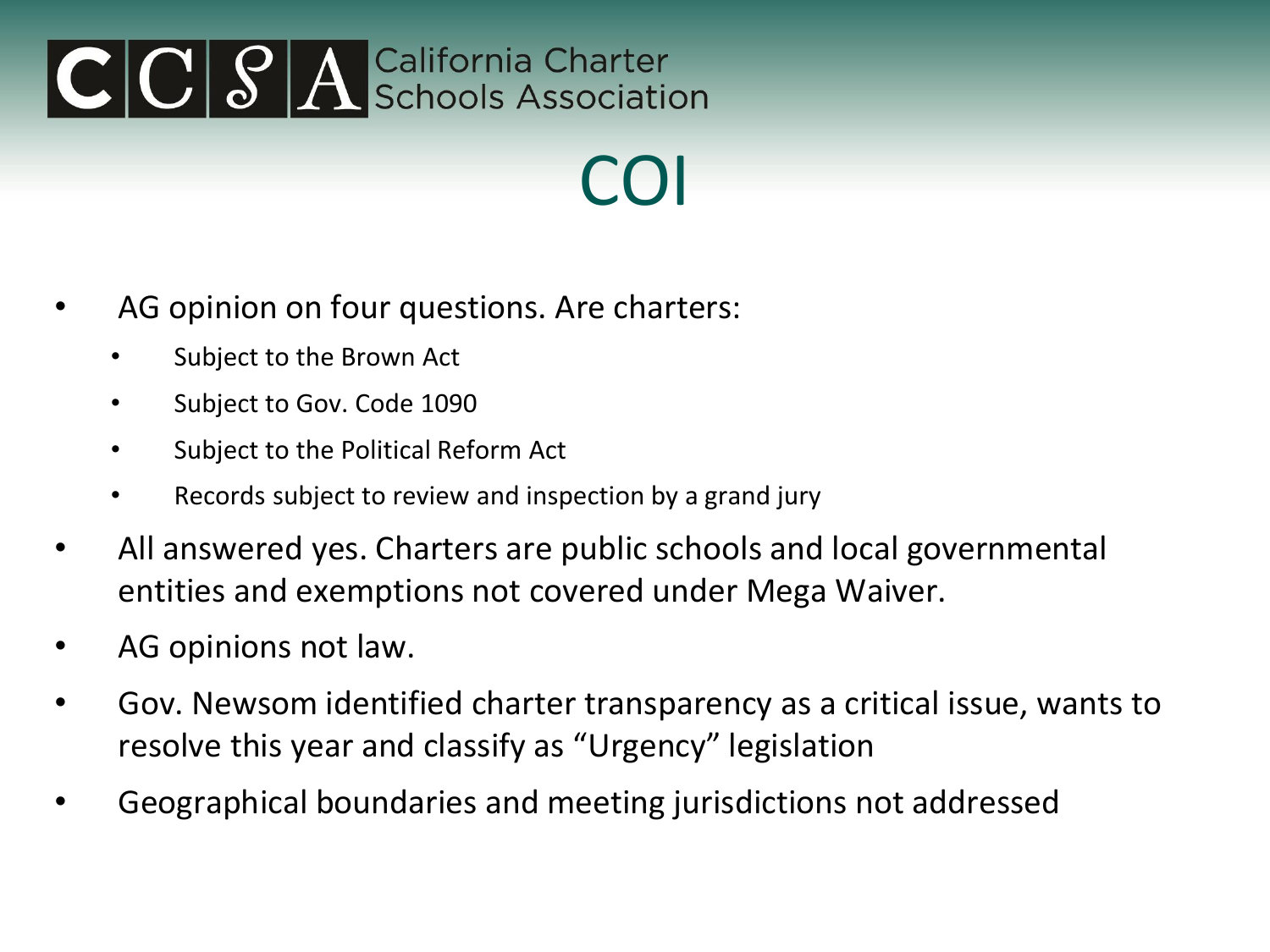## Implications

- Employees not permitted to serve on governing board (often required by authorizers)
- Lack of employee representation could result in increased union interest
- Board members must file Form 700's (most do already)
- Schools must turn over records to grand juries (however many records are confidential)
- Board members may not be conflicted by business interests (rural communities impacted)
- CMO and NCB multi jurisdictional schools need geographical flexibilities
- Carve out options will be pursued for board members per AB 276 last year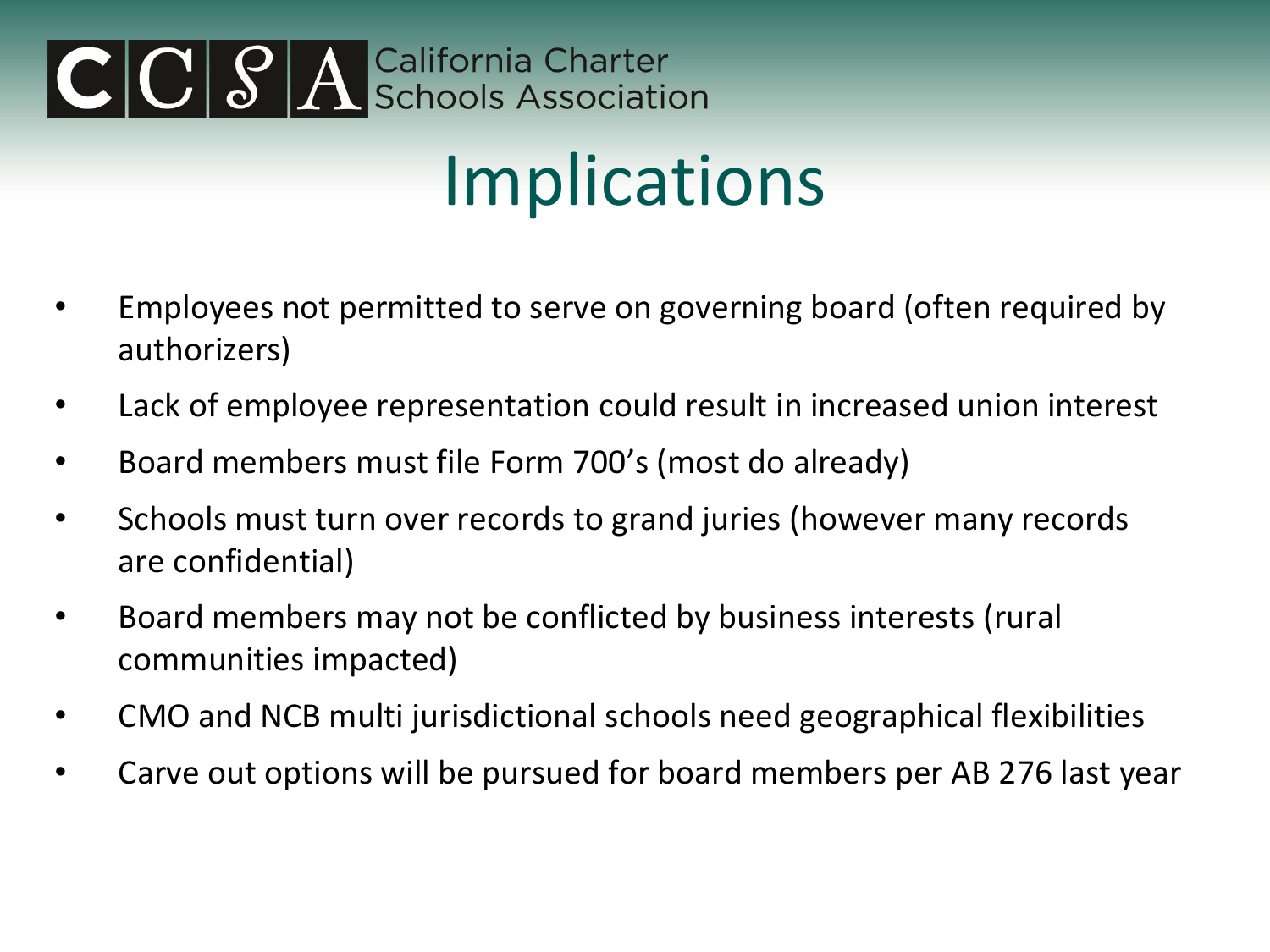## Legislative Update

- Early in the new year
- CCSA running our SPED legislation (looking for sponsor)
- Seeking percentage reimbursements for schools with high needs SPED students if placed in a majority inclusive setting
- Details are in flux, but intent is to help schools hardest hit
- Running Shirley Weber (low performing students) bill again. Expand funding for and include low performing students in unduplicated counts. Last year one time grant of \$300M
- Opposition to AB 221 (Garcia, Christina) which prohibit TFA teachers in schools with 40% or higher low-income population (including charters)
- Protect autonomy, flexibility and access to charters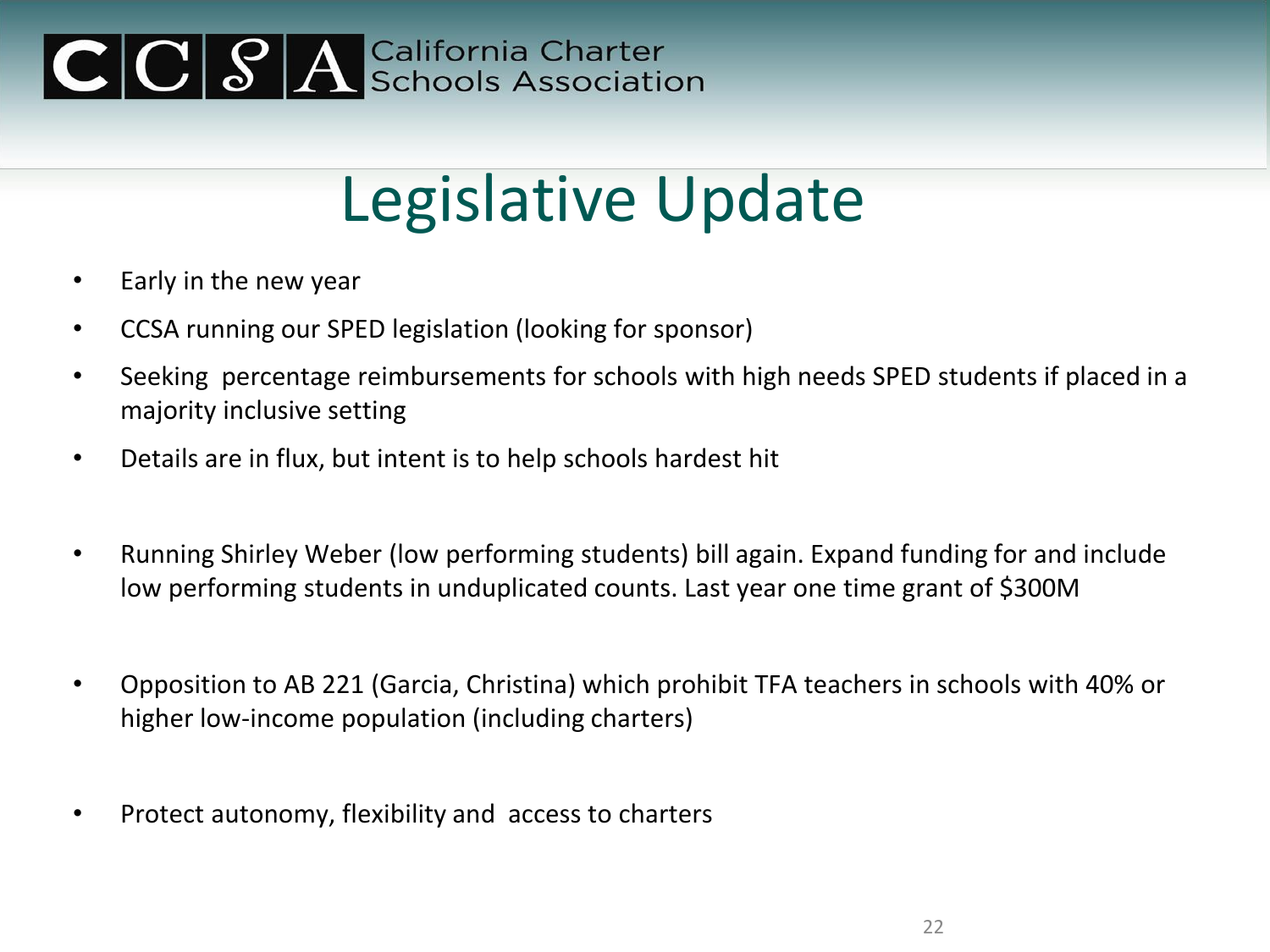## AB 1871 (FRPM)

- New charter school requirement
- May be a challenge to some schools
- One nutritionally balanced meal per instructional day
- Compliance by July 1, 2019
- New schools have one year for compliance
- NCB schools have flexibilities:
	- Meals provided for eligible students if on site for instructional purposes for 2+ hours
	- On site is defined to include school site, resource center, meeting space, or other satellite facility
	- No requirement to implement the Federal program however could receive compensation
	- Charters can join existing program (i.e. district offerings)
- Issues? Let us know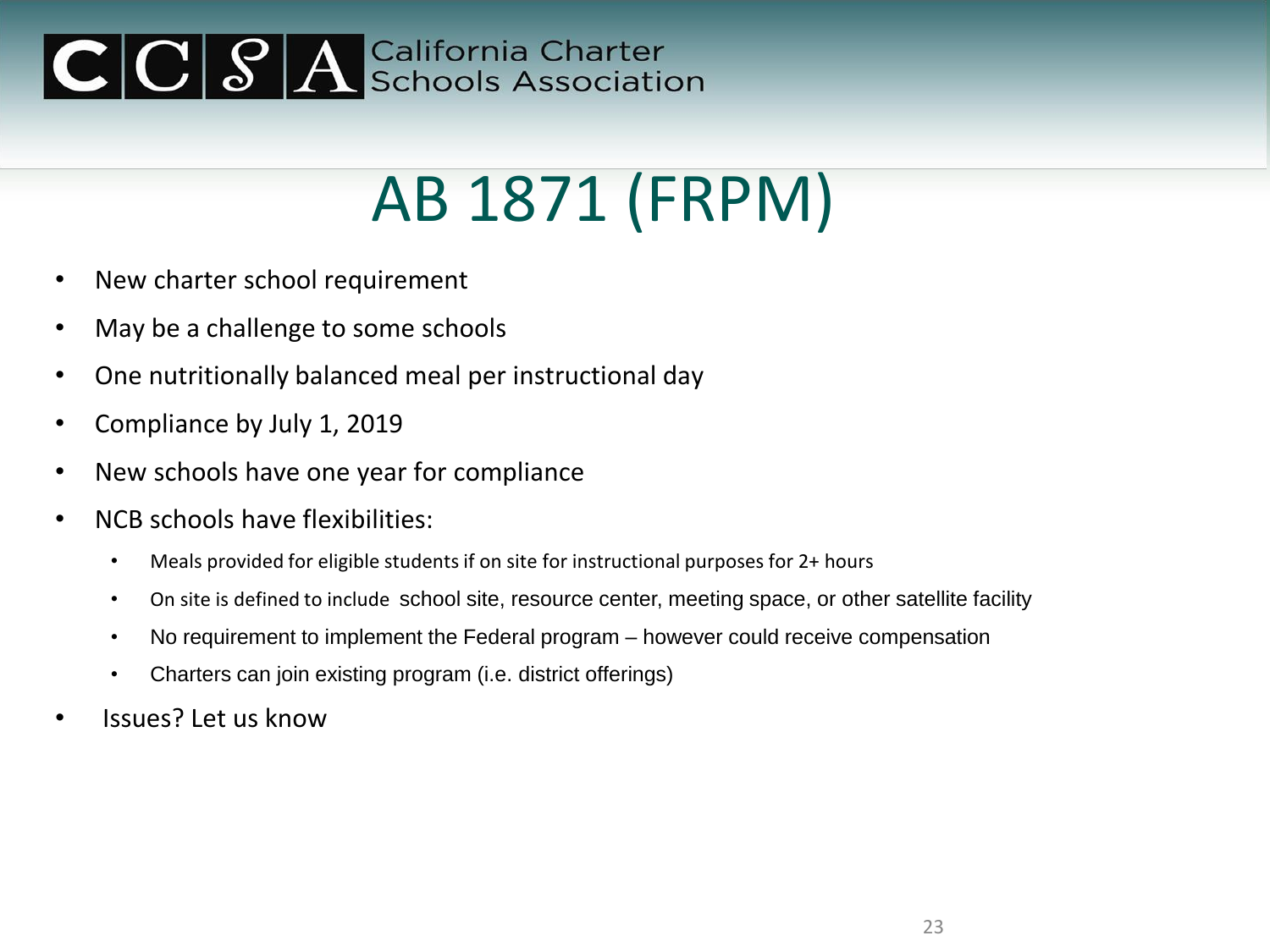## AB 1747 (School Safety Plans)

- AB 1747 School Safety Plans: Will require charter schools to create comprehensive school safety plans as a part of the charter petition process and renewal
- [https://leginfo.legislature.ca.gov/faces/billNavClient.xhtml?bill\\_id=201720180AB1747](https://leginfo.legislature.ca.gov/faces/billNavClient.xhtml?bill_id=201720180AB1747)
- Include safety topics listed in Ed Code 32282(a)(2) (A) –(H)
- Process for criminal incidents (e.g. shooter on campus)
- Annual March 1 update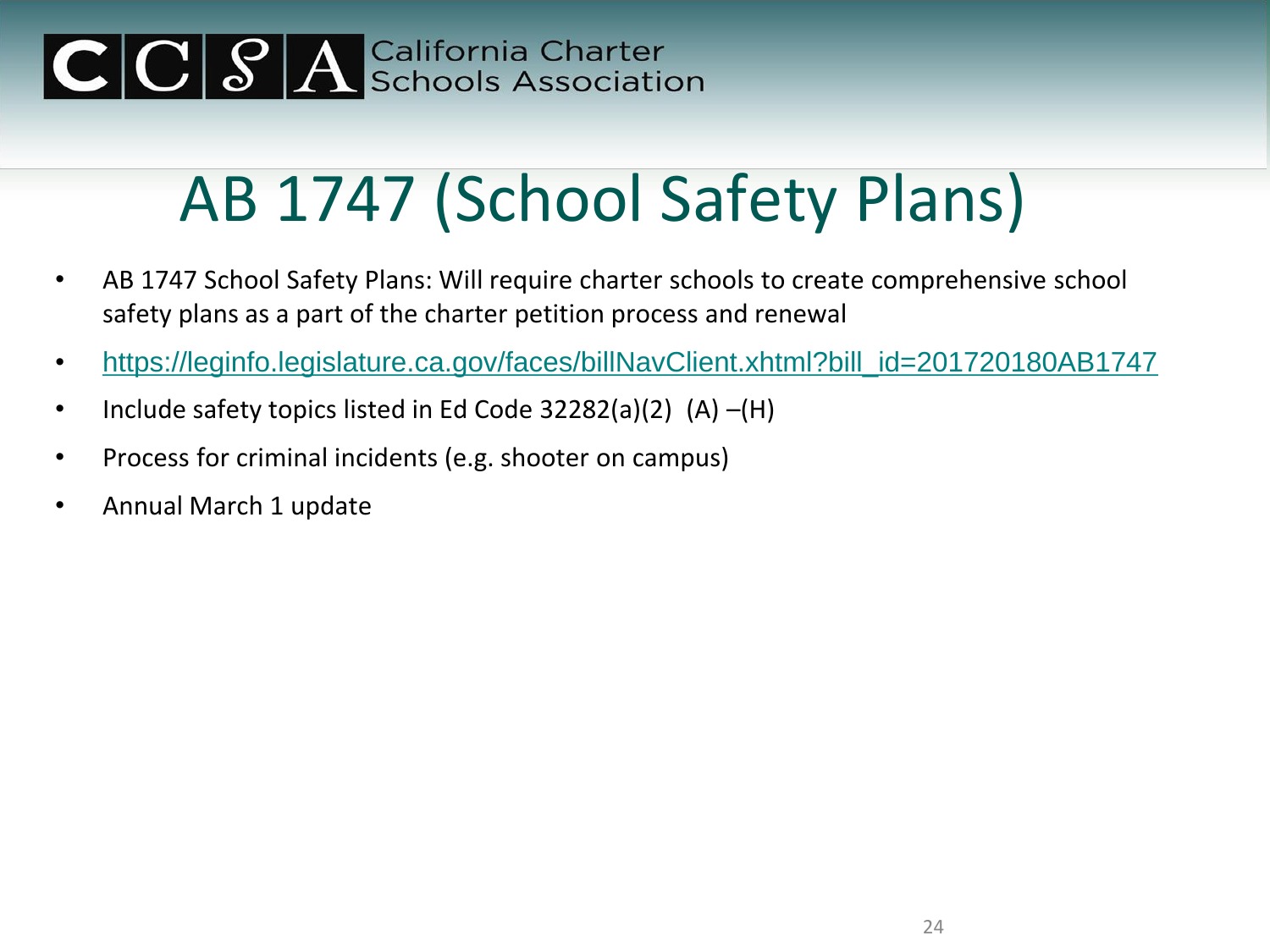## AB 2601 (Sexual Health Education)

- *Education Code* sections 51930–51939
- To provide pupils with the **knowledge** and **skills** necessary to protect their sexual and reproductive health from HIV and other sexually transmitted infections and from unintended pregnancy.
- To provide pupils with the **knowledge** and **skills** they need to develop healthy attitudes concerning adolescent growth and development, body image, gender, sexual orientation, relationships, marriage, and family
- Instruction shall be **at least once** in junior high/middle school and **at least once** in high school
- Comprehensive sexual health education" means education regarding human development and sexuality, including education on pregnancy, contraception, and sexuality transmitted infections.
- Requires training for all staff providing HIV education; requires schools provide written notices to parents; permits parents the right to opt out; prohibits charters from requiring active parental consent (opt in)
- Stay tuned for Spring webinar and Knowledge Brief partnership with ACLU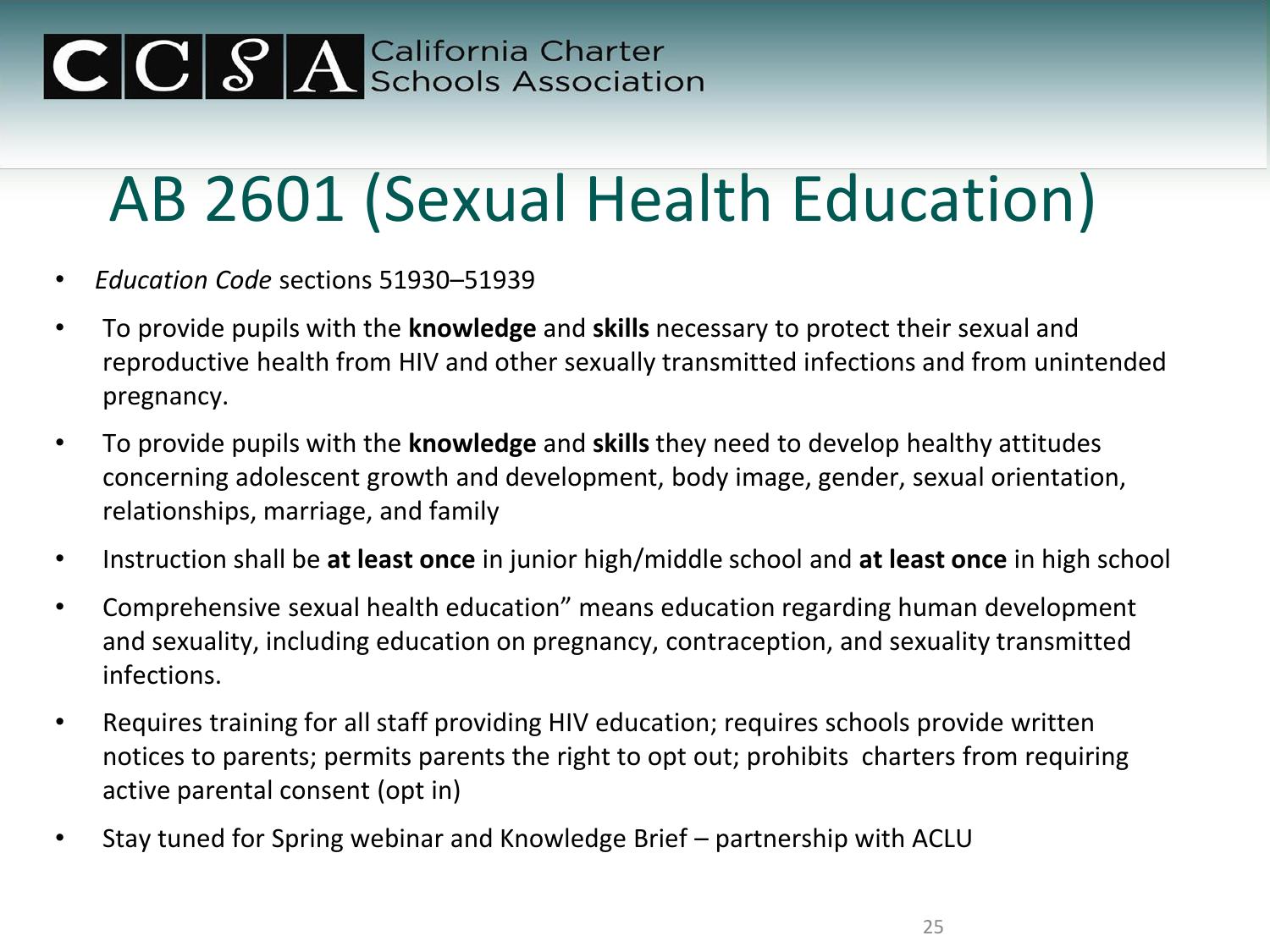

## Anti Charter Legislation

Likely barrage of anti charter bills we will be unable to counter:

- District deny based on fiscal impact of charters
- SPED quotas
- stripping charters of appeals rights
- Authorizers right to appoint majority of board members
- Require charters to participate in STRS and PERS
- Field Act requirements
- Prevailing wages
- -Potential MORATORIUM on charters beginning in 2019
- -SB 740 funding eliminated or reduced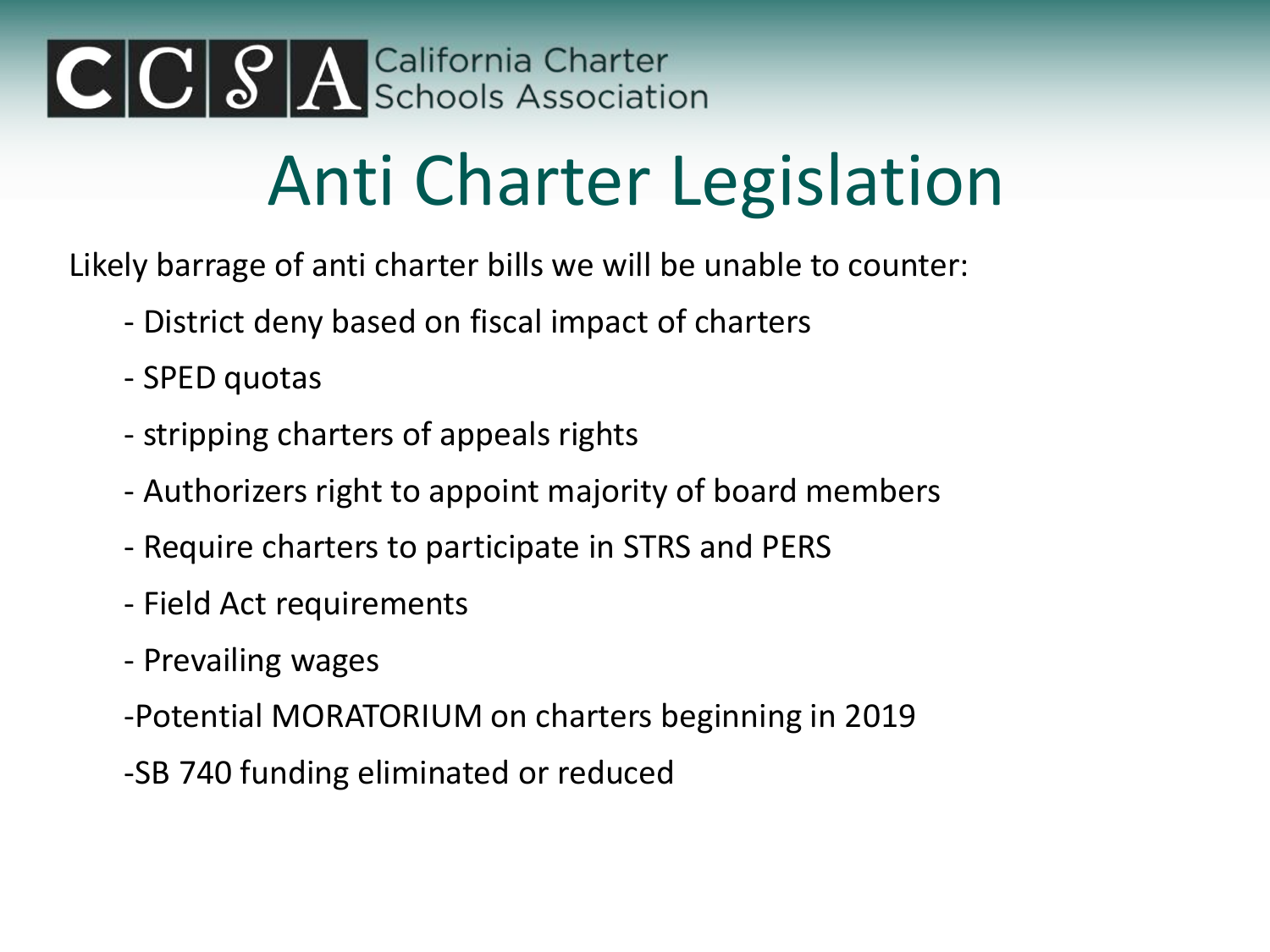## Political Action!

- Be an ambassador for charter schools
- Ensure your families join Charter Nation
- Answer our calls for action (Capitol Updates each Thursday)
- Form a PAC to have a mobilize action plan
- Work on political campaigns and hold local candidates accountable
- Run for office or support someone who is
- Politics at the local level increasingly more important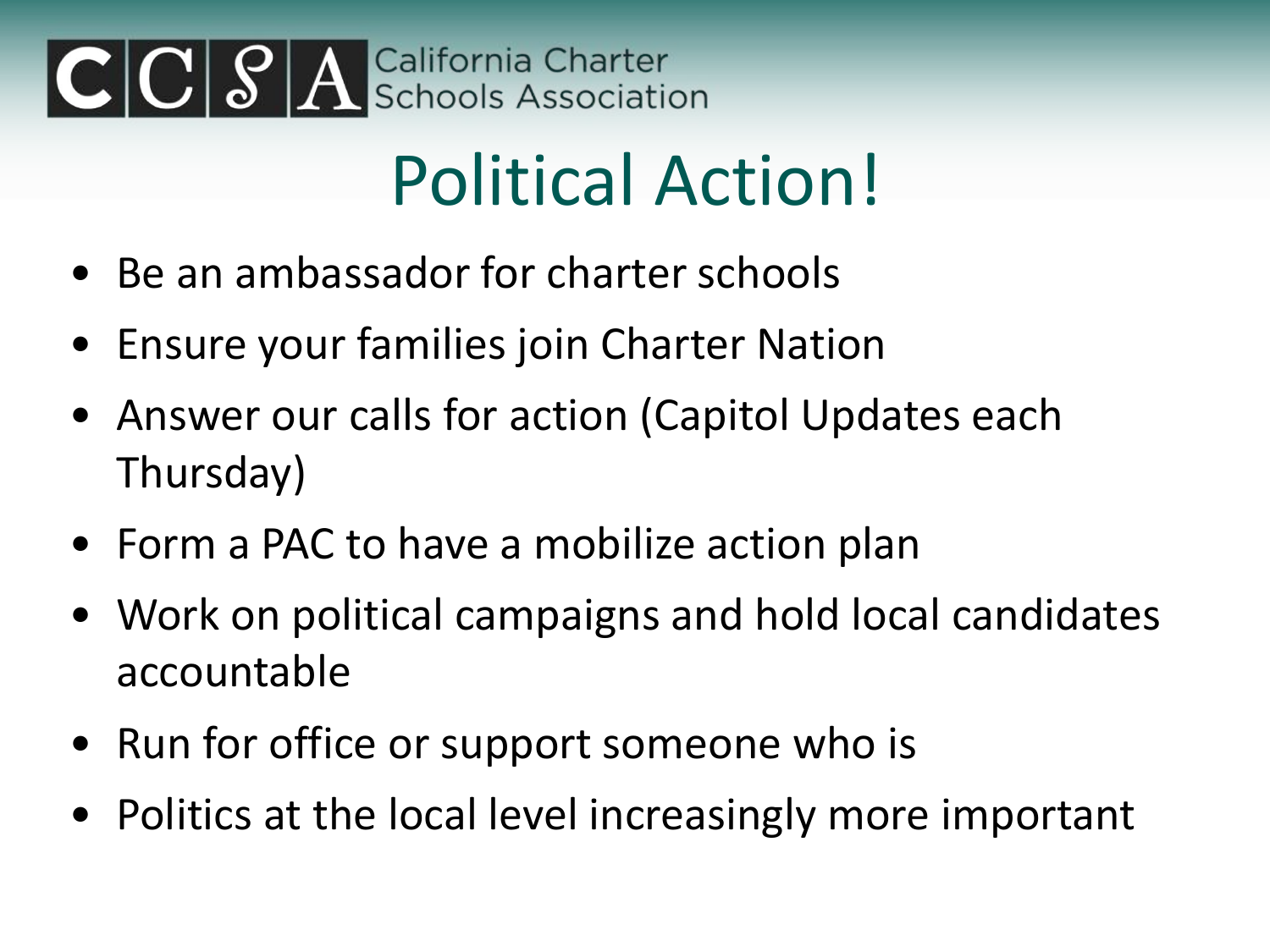

Join us in demonstrating that a powerful and united charter school community is here to stand for all students! Let's make our voices heard in Sacramento for policies that lift up all public schools, including charter schools.

**TO SHOW YOUR SUPPORT, REGISTER BY FEB 25 BY VISITING:** 

info.ccsa.org/rally-registration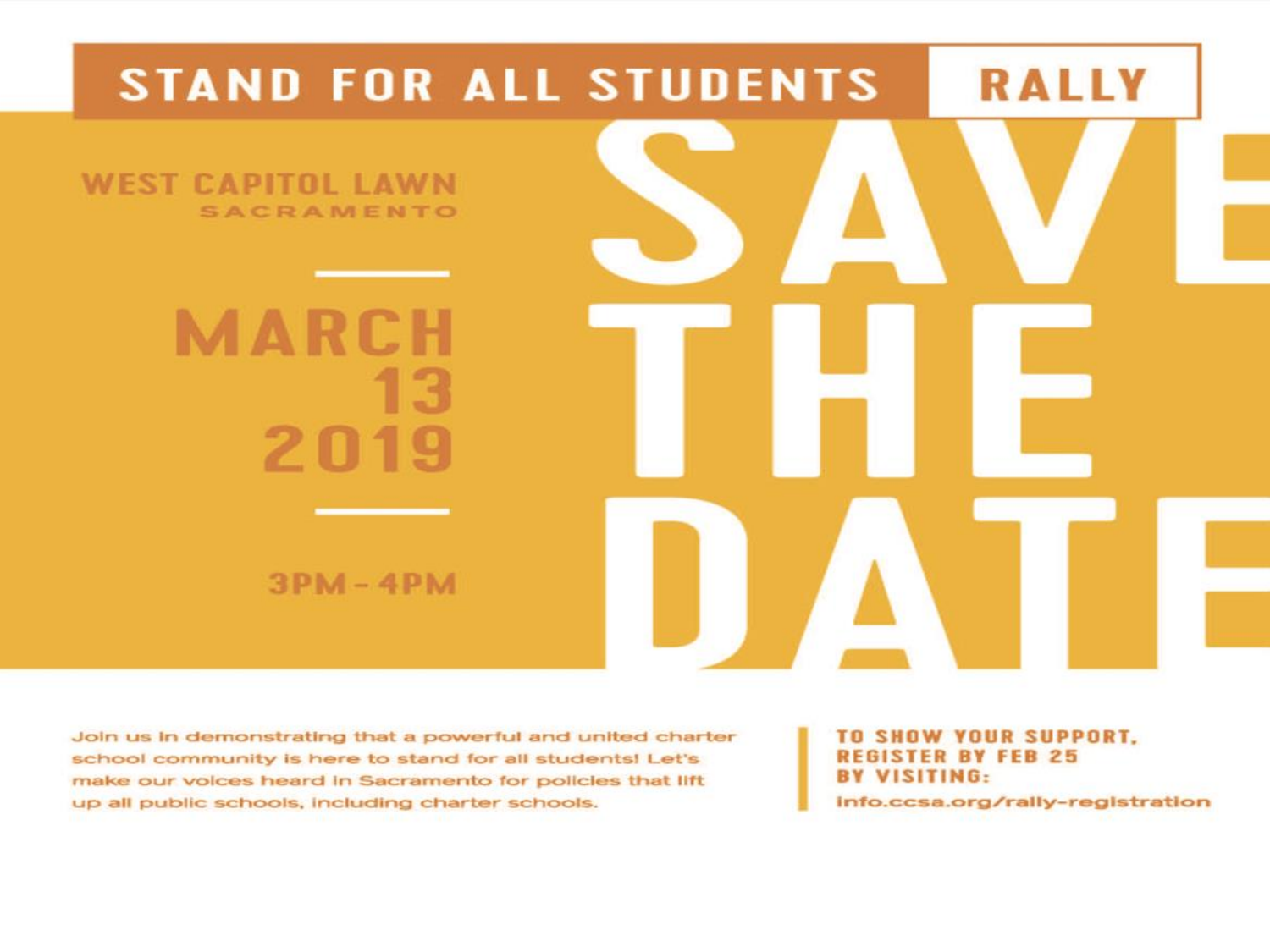### January 2019 Deadlines

- 23 Learning Communities for School Success Program applications due to the CDE. Approved LEAs will receive \$50 per 2018–19 enrolled student for each year of the three-year grant. Minimum three-year grants for LEAs with 100 or less enrollment will be \$15,000. Maximum LEA grants will be \$2,000,000 for three-year grant period. [www.cde.ca.gov/fg/fo/profile.asp?id=5266](http://www.cde.ca.gov/fg/fo/profile.asp?id=5266)
- 25 California Career Technical Education Incentive Grant 2018-19 applications due to the CDE by this date. [www.cde.ca.gov/fg/fo/profile.asp?id=5288](http://www.cde.ca.gov/fg/fo/profile.asp?id=5288)
- 28 Deadline for charter schools to submit an appeal to the SBE to be reviewed at the May SBE meeting. [www.cde.ca.gov/sp/cs/re/sbeappeals.asp](http://www.cde.ca.gov/sp/cs/re/sbeappeals.asp)
- 28 CALPADS Fall 1 amendment window closes. [www.cde.ca.gov/ds/sp/cl/rptcalendar.asp](http://www.cde.ca.gov/ds/sp/cl/rptcalendar.asp)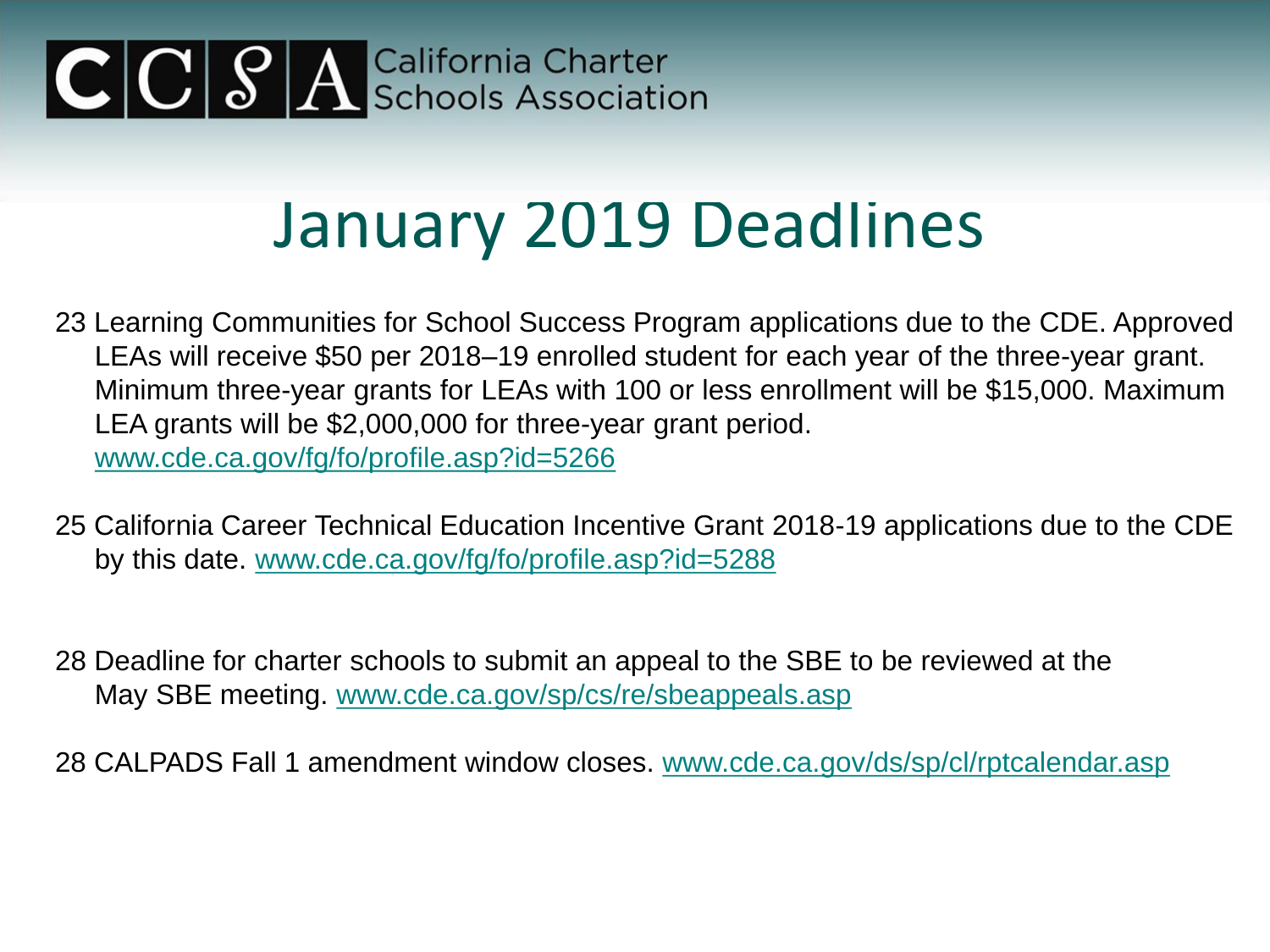## February 2019 Deadlines

- 1 Deadline to publish 2017-2018 SARC in the 2018–19 school year. [www.cde.ca.gov/ta/ac/sa/](http://www.cde.ca.gov/ta/ac/sa/)
- 1 Deadline for district to submit preliminary Proposition 39 proposal. [www.ccsa.org/2010/05/proposition-39.html#tab-making\\_a\\_request](http://www.ccsa.org/2010/05/proposition-39.html#tab-making_a_request)
- 1 Deadline for continuing schools with funding determinations that expire at the end of 2018–19 to submit a funding determination request to the CDE. [www.cde.ca.gov/sp/cs/as/nclrbifunddet.asp](http://www.cde.ca.gov/sp/cs/as/nclrbifunddet.asp)
- 1 Emerging CMO Fund applications due to the Charter School Growth Fund. Maximum of 500K per recipient. <http://submit.chartergrowthfund.org/>
- 15 Tax exemption form due to county tax assessor office. [www.calcharters.org/2010/06/facilities-tax-exemption.html](http://www.calcharters.org/2010/06/facilities-tax-exemption.html)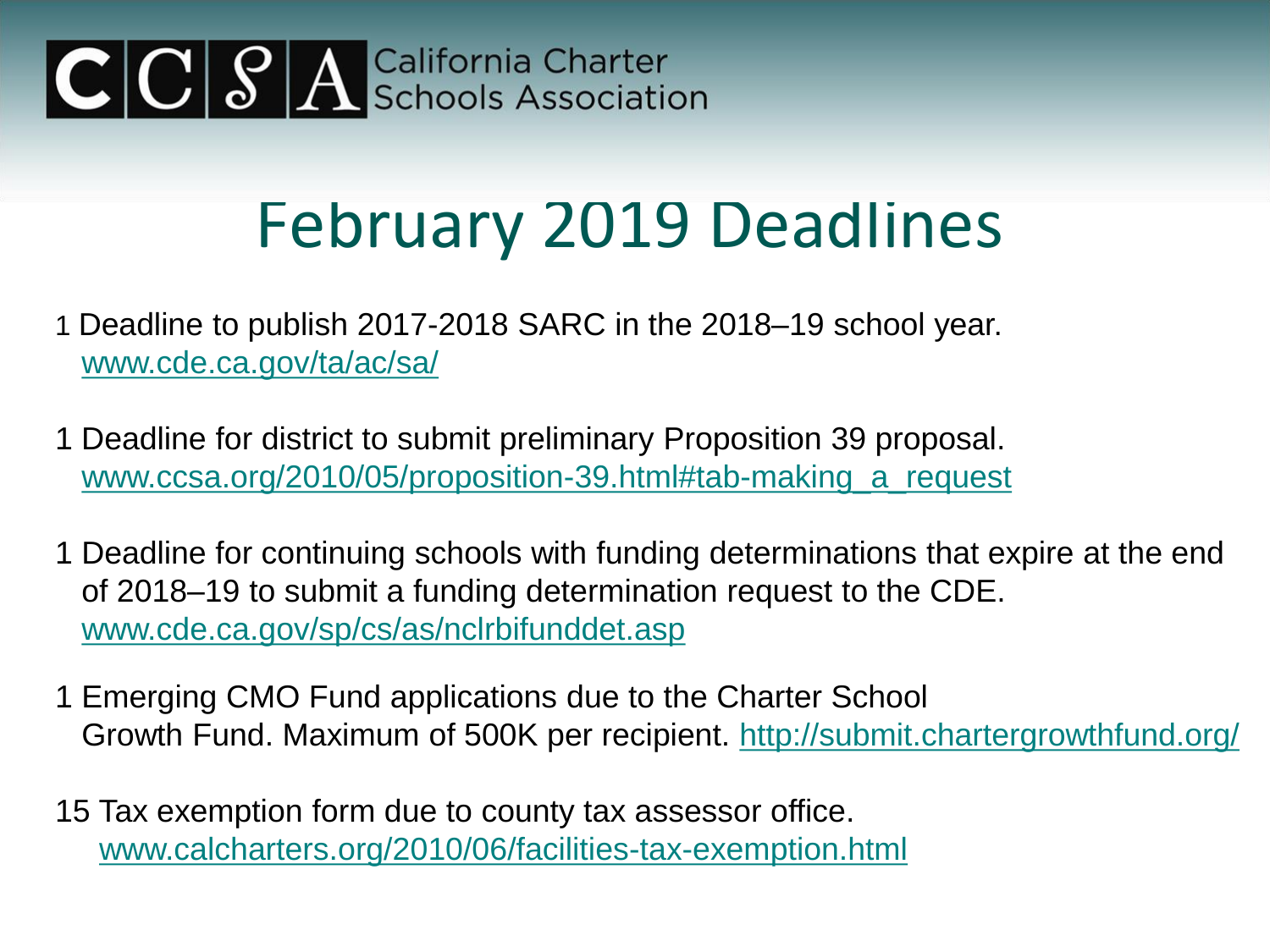### February 2019 Deadlines (continued)

20 Certification of the 2018-19 First Principal Apportionment [www.cde.ca.gov/fg/aa/pa/ataglance1819.pdf](http://www.cde.ca.gov/fg/aa/pa/ataglance1819.pdf)

- 22 Charter School Revolving Loan Fund applications due to the CSFA. Up to \$250,000 per recipient. [www.treasurer.ca.gov/csfa/csrlf/index.asp](http://www.treasurer.ca.gov/csfa/csrlf/index.asp)
- 22 Deadline for charter schools whose petitions will be reviewed at the May SBE meeting to submit their Charter Submission Packages to the CDE. [www.cde.ca.gov/sp/cs/re/chrterpkg.asp](http://www.cde.ca.gov/sp/cs/re/chrterpkg.asp)
- 27 E-rate Form 470, Description of Services Requested and Certification Form, due. [www.usac.org/sl/tools/forms/](http://www.usac.org/sl/tools/forms/)
- 28 Consolidated Application (Con App) Winter Release due to CDE via CARS reporting software. [www.cde.ca.gov/fg/aa/co/carsschedule.asp](http://www.cde.ca.gov/fg/aa/co/carsschedule.asp)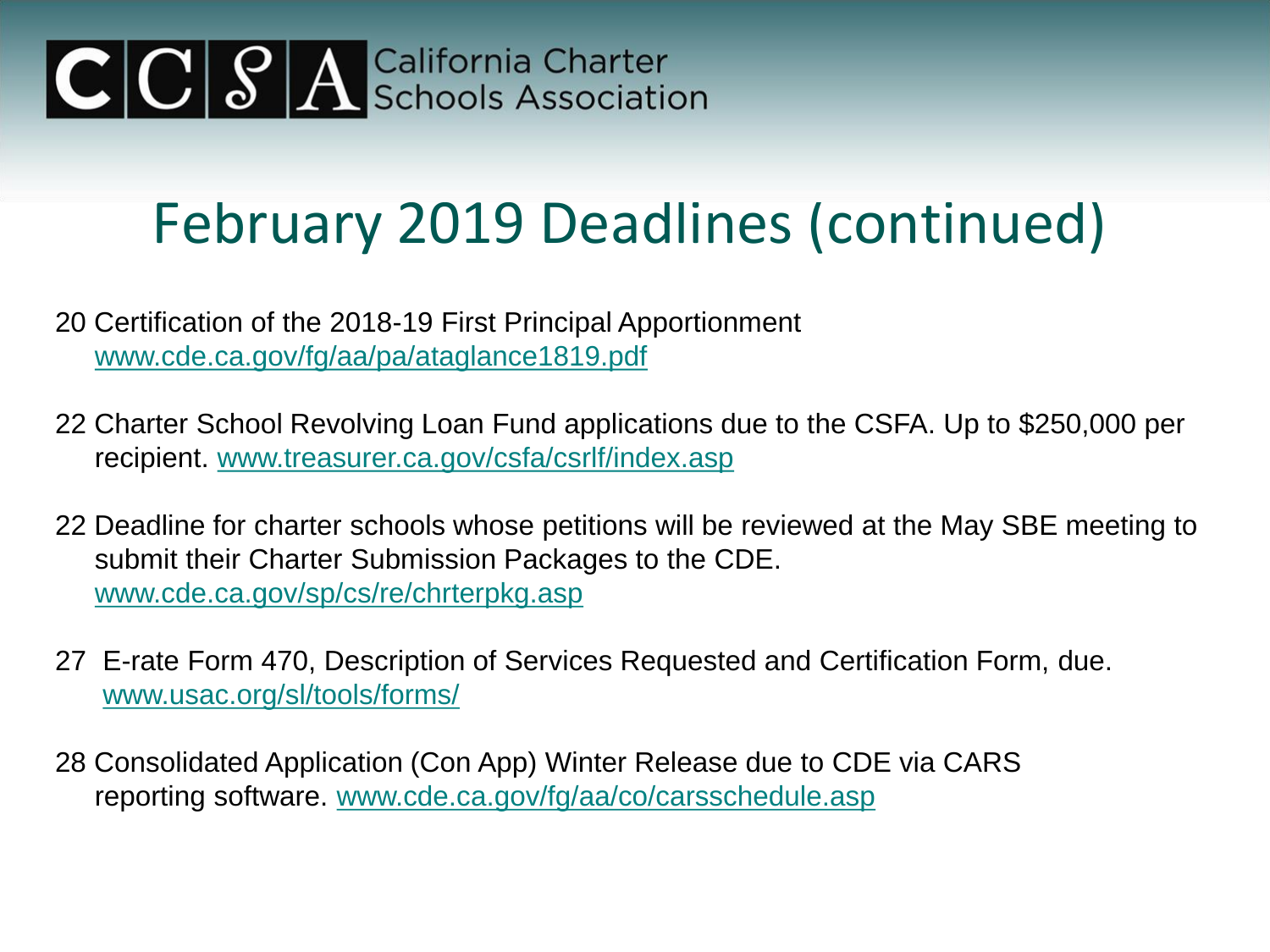

### March 2019 Deadlines

- 1 Deadline for a charter school to respond to a district's preliminary Proposition 39 proposal. [www.ccsa.org/2010/05/proposition-39.html#tab-making\\_a\\_request](http://www.ccsa.org/2010/05/proposition-39.html#tab-making_a_request)
- 1 Audit Adjustments to CALPADS data due for all years prior to 2018-19; auditor concurrence required. [www.cde.ca.gov/fg/aa/pa/ataglance1819.pdf](http://www.cde.ca.gov/fg/aa/pa/ataglance1819.pdf)
- 11 Youth Engagement to Address Tobacco-Related Disparities Program applications due to the CDE. [www.cde.ca.gov/fg/fo/profile.asp?id=5304](http://www.cde.ca.gov/fg/fo/profile.asp?id=5304)
- 15 New charter petitions must be approved before this date to remain eligible for Proposition 39 facilities in the following year. [www.ccsa.org/2010/05/proposition-39.html#tab-making\\_a\\_request](http://www.ccsa.org/2010/05/proposition-39.html#tab-making_a_request)
- 15 Second interim financial report due to chartering agency and County Office of Education. Education Code 47604.33(a)(3)]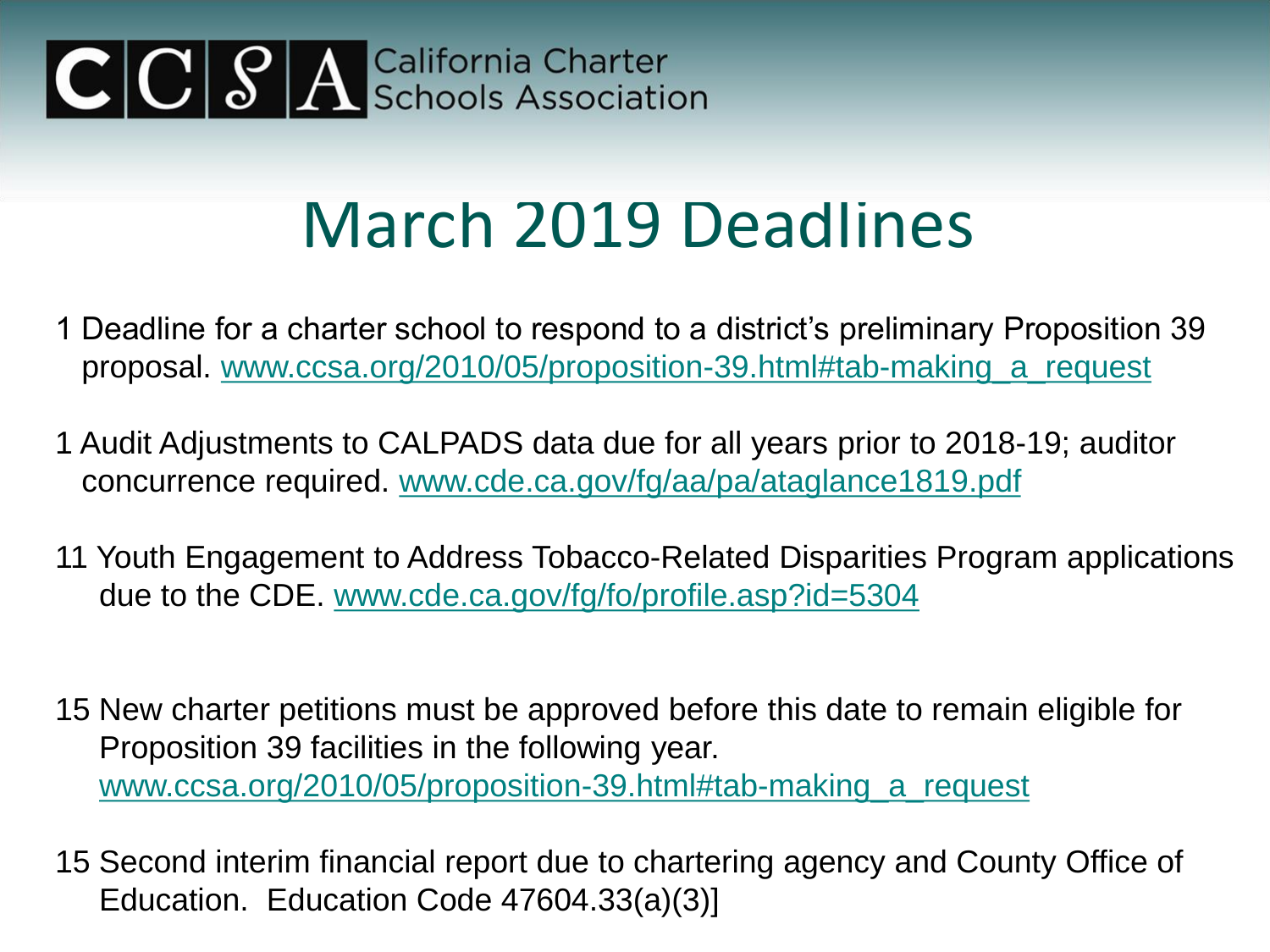

#### March 2019 Deadlines (continued)

22 Fall 2 CALPADS data final certification deadline. [www.cde.ca.gov/ds/sp/cl/rptcalendar.ASP](http://www.cde.ca.gov/ds/sp/cl/rptcalendar.ASP)

27 E-rate Form 471, Services Ordered and Certification Form due. [www.usac.org/sl/tools/forms/](http://www.usac.org/sl/tools/forms/)

Late month Second 2018-2019 quarterly lottery apportionment expected from the state. [www.cde.ca.gov/fg/aa/lo/](http://www.cde.ca.gov/fg/aa/lo/)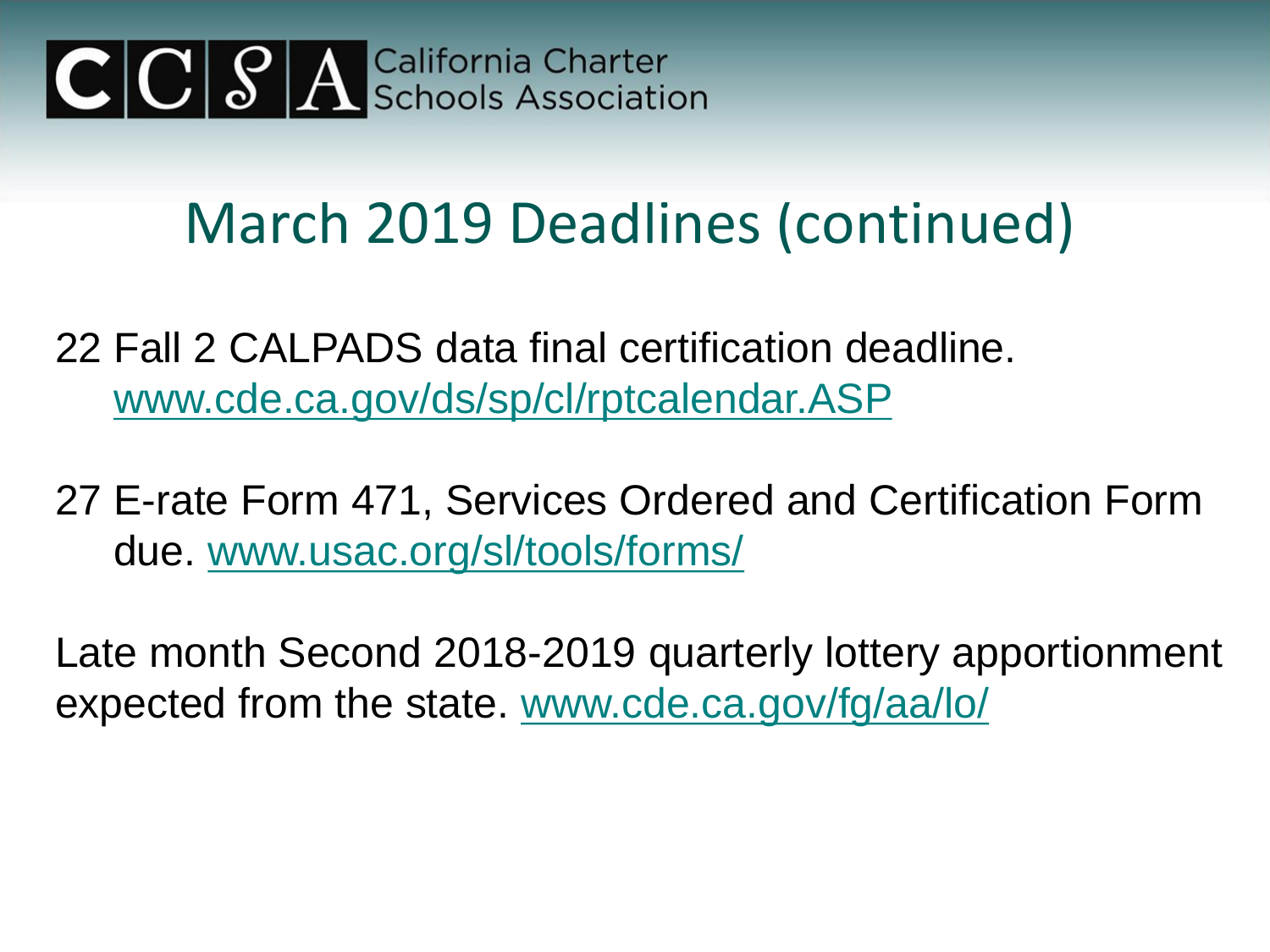# CCCSA California Charter 2019 Upcoming Workshops

| Jan 23        | $10$ AM $-$ 12 PM  | <b>Business Managers' Meeting</b>                   | Webinar           |
|---------------|--------------------|-----------------------------------------------------|-------------------|
| Jan 24        | $10$ AM $-$ 12 PM  | <b>Business Managers' Meeting</b>                   | Webinar           |
| <b>Jan 28</b> | 4 PM - 5:30 PM     | <b>Business Managers' Meeting</b>                   | Webinar           |
| Jan 30        | $10$ AM $-$ 4 PM   | <b>Finance Academy</b>                              | Sacramento        |
| Jan 31        | $10 AM - 4 PM$     | <b>Finance Academy</b>                              | Bay Area          |
| Feb 1         | $10$ AM $-$ 12 PM  | <b>Business Managers' Meeting</b>                   | Webinar           |
| Feb 4         | $10$ AM $-$ 1 PM   | CA Teacher Credentialing 101                        | San Diego         |
| Feb 5         | $10$ AM $-$ 1 PM   | CA Teacher Credentialing 101                        | Los Angeles       |
| Feb 21        | $10$ AM $-$ 4 PM   | <b>Finance Academy</b>                              | Los Angeles       |
| Feb 22        | $10$ AM $-$ 4 PM   | <b>Finance Academy</b>                              | San Diego         |
| March 6       | $10 AM - 2 PM$     | Why Data Matters (CALPADS, LCFF & more) Los Angeles |                   |
| March 7       | $10 AM - 2 PM$     | Why Data Matters (CALPADS, LCFF & more) Bay Area    |                   |
| May 8         | 10:30 AM - 1:30 PM | Governance Academy                                  | Los Angeles       |
| May 9         | $10 AM - 1 PM$     | Governance Academy                                  | San Diego         |
| <b>TBD</b>    | $10 AM - 2 PM$     | <b>Governance Academy</b>                           | Bay Area & online |
| <b>TBD</b>    | $6 PM - 9 PM$      | <b>Governance Academy</b>                           | Sacramento        |
| May 29        | $10$ AM $-$ 12 PM  | <b>Business Managers' Meeting</b>                   | Webinar           |
| May 30        | $10$ AM $-$ 12 PM  | <b>Business Managers' Meeting</b>                   | Webinar           |
| June 4        | 4 PM - 5:30 PM     | <b>Business Managers' Meeting</b>                   | Webinar           |
| June 5        | $10$ AM $-$ 12 PM  | <b>Business Managers' Meeting</b>                   | Webinar           |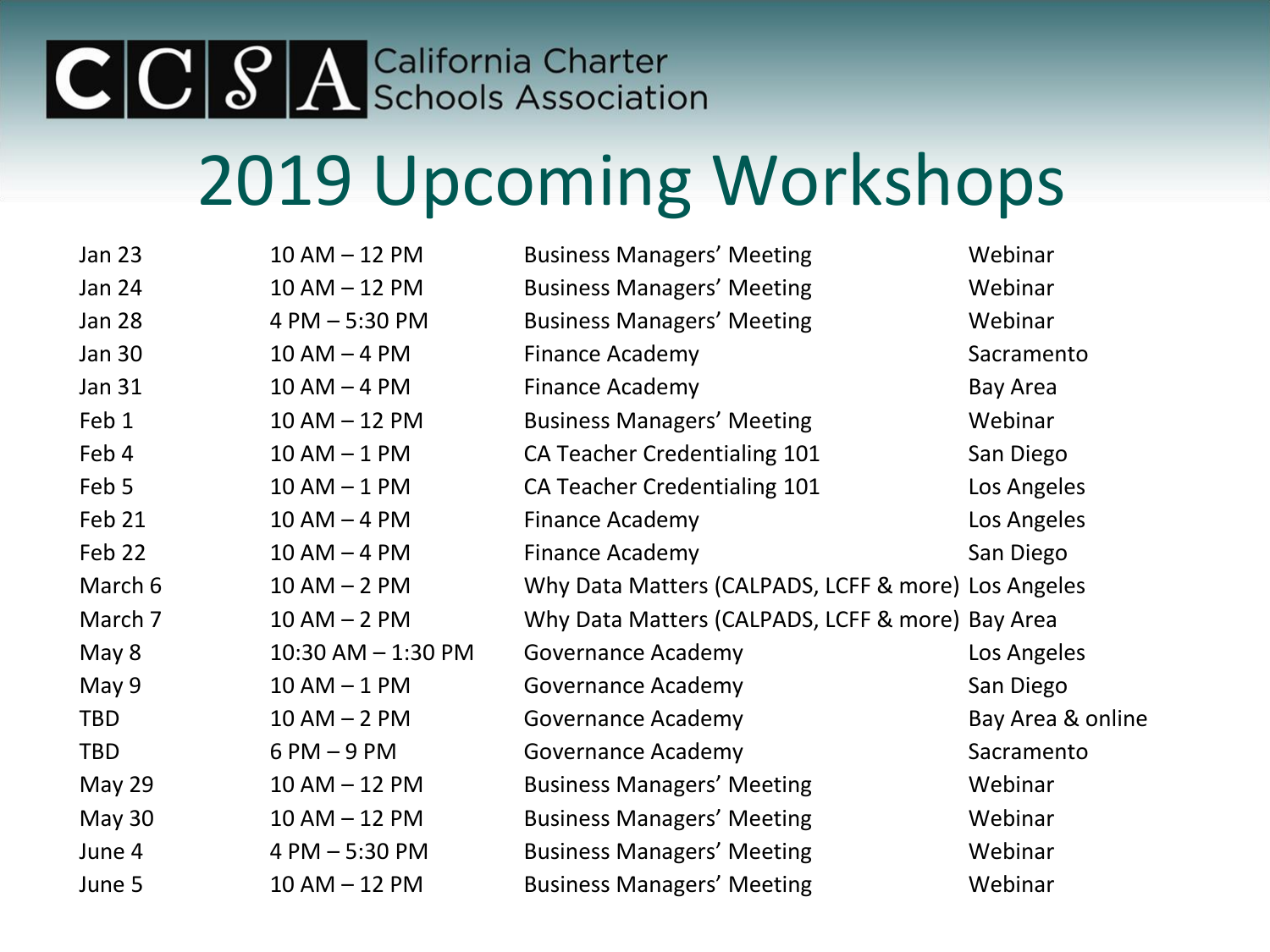

#### **March 11-14 Sacramento CA**

**For further information and to register, please go to: CharterConference.org**